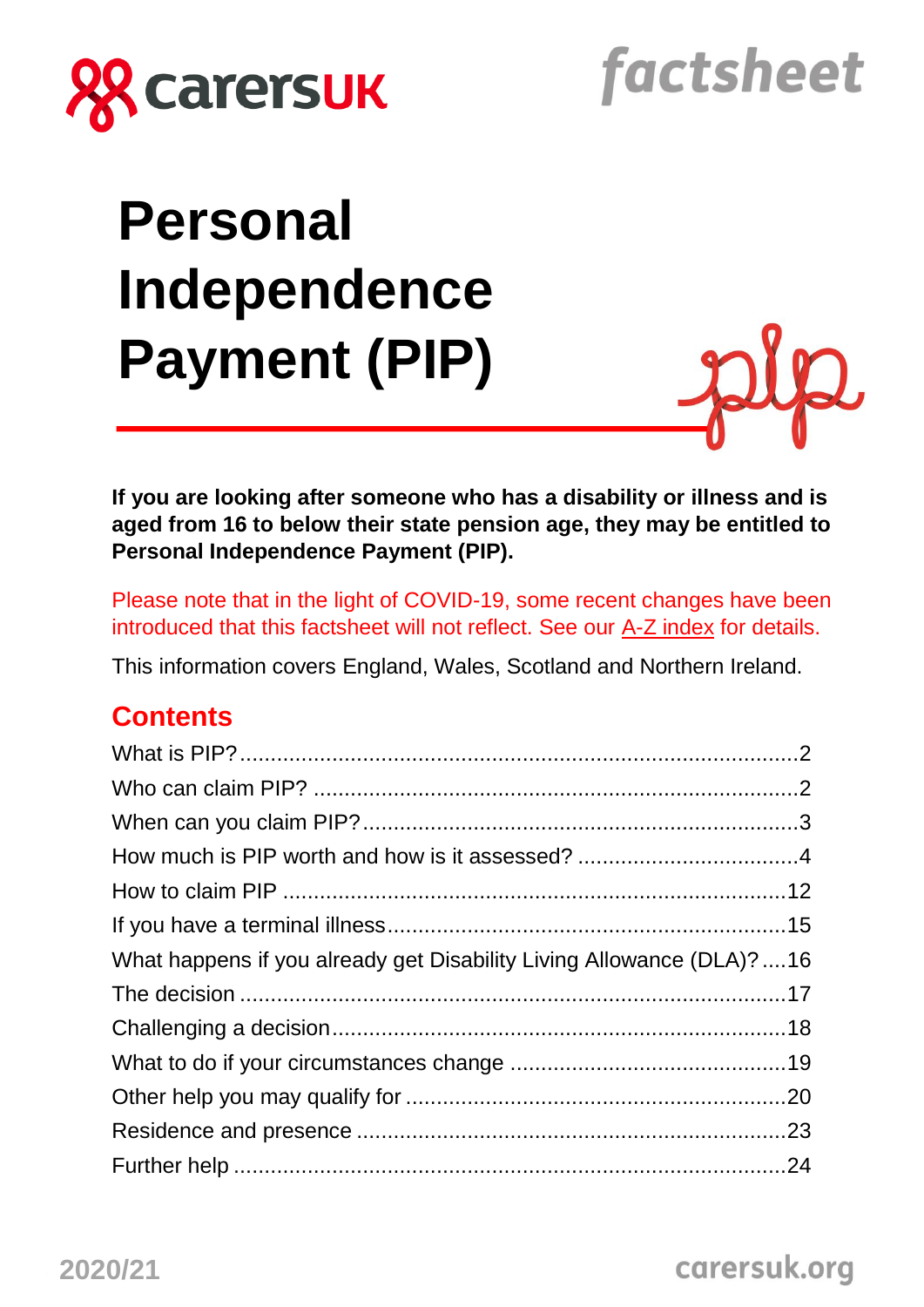# **What is PIP?**

PIP is a benefit paid to people who have daily living and/or mobility needs, to help with the extra costs of long-term illness or disability.

If you are aged from 16 to below your state pension age and are not already getting Disability Living Allowance (DLA), you can claim PIP now.

If you are aged 16+ and were under 65 on 8th April 2013 (in England, Wales or Scotland) or were under 65 on 20th June 2016 (in Northern Ireland) and are already getting DLA, then at some point you will be reassessed for PIP by the Department for Work and Pensions (DWP) (Department for Communities (DfC) in Northern Ireland).

PIP can be paid regardless of your income, savings or National Insurance contribution record and is a tax-free benefit. You can get PIP even if you are working or studying. If you are a carer who also has care needs, you can claim PIP for yourself and this will not affect your Carer's Allowance.

Getting PIP does not decrease other benefits; it may even increase them. If you have a carer, claiming PIP may help them to qualify for certain benefits (such as Carer's Allowance). PIP may also entitle you and/or your carer to further help with Council Tax.

There are no restrictions on how you can spend your PIP money, you do not have to spend it on paying for the care that you need. However, your council or trust can take PIP into account when calculating how much you might need to pay for any care services you receive.

# **Who can claim PIP?**

To qualify for PIP you must meet all the following criteria:

- be aged from 16 to below your state pension age (or if you are being reassessed you were under 65 on 8th April 2013 in England, Wales & Scotland or were under 65 on 20th June 2016 in Northern Ireland)
- satisfy the daily living and/or mobility activities test (see pages 4-12)
- have satisfied the test for at least three months and be likely to continue to satisfy the tests for at least nine months after the three month qualifying period (you can make your claim before the three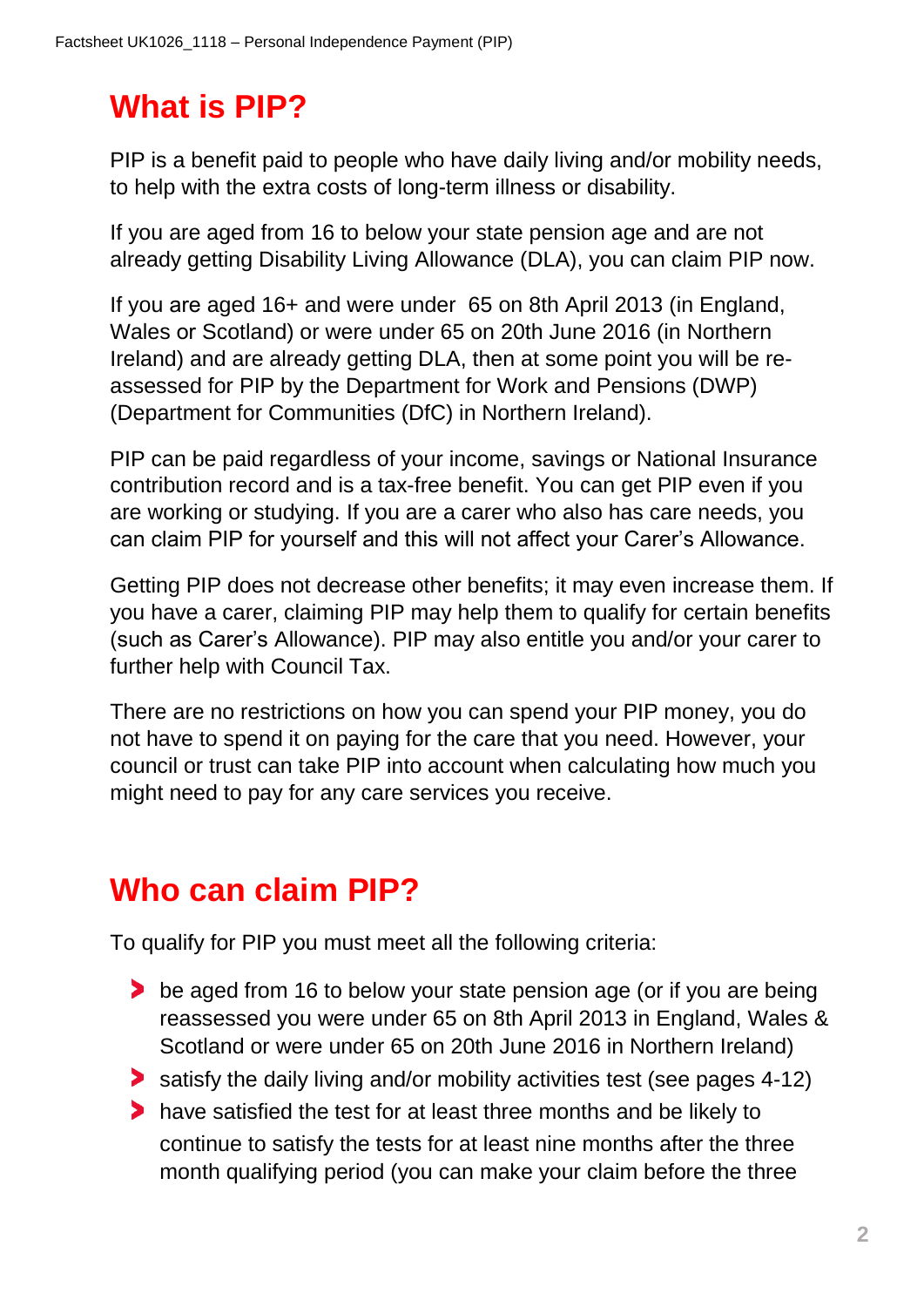months have passed, but you will not receive any payment until they have)

have no immigration conditions attached to your stay in the UK subject to some exceptions. (If you have immigration restrictions on your stay in the UK, claiming benefits may affect your future right to remain in the UK. Seek specialist immigration advice before claiming – you can search for immigration specialists at [find-legal-advice.justice.gov.uk](https://find-legal-advice.justice.gov.uk/) or<https://www.lawsoc-ni.org/solicitors> in Northern Ireland.

**The analysis is example to the residence and presence conditions (see page 23).** 

**Note:** You will be able to stay on PIP if you claimed or received it before you reached your state pension age.

**Note:** If you are terminally ill, there are simpler rules which make it easier to apply – see page 15 for further details.

# **When can you claim PIP?**

If you are aged from 16 to below your state pension age and are not already getting DLA, you can claim PIP now.

If you are aged 16+ and were under 65 on 8th April 2013 (in England, Wales & Scotland) or were under 65 on 20th June 2016 (in Northern Ireland) and are already getting DLA, then at some point you will be reassessed for PIP by the Department for Work and Pensions (DWP) (Department for Communities in Northern Ireland). This will happen when one of the following conditions applies:

- you reach 16 years of age (unless you are a child and have been awarded DLA under the special rules for terminal illness)
- here is a reported change to your care or mobility needs
- you have a DLA fixed award due to expire
- you choose to claim PIP instead of your DLA.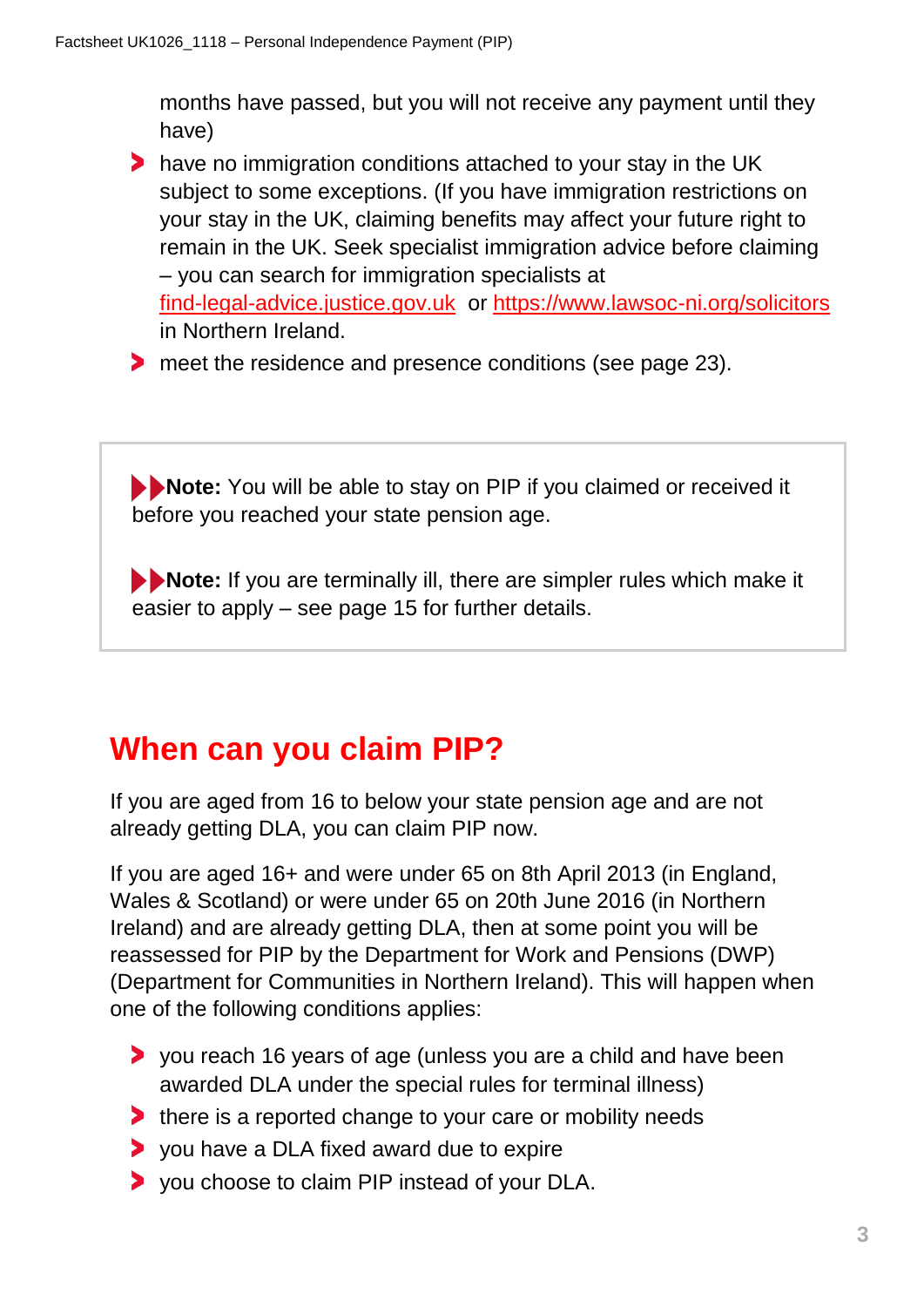**Note:** DLA claimants do not need to take any action regarding their PIP re-assessment until they are told to do so by the DWP (DfC in Northern Ireland).

# **How much is PIP worth?**

There are two components of PIP:

- > a daily living component
- a mobility component

Each component can be paid at either:

- **Standard rate** where your ability to carry out daily living/ mobility activities is limited by your physical or mental condition
- **enhanced rate** where your ability to carry out daily living/ mobility activities is severely limited by your physical or mental condition.

|                               |        | Standard   Enhanced |
|-------------------------------|--------|---------------------|
| <b>Daily living component</b> | £59.70 | E89.15              |
| Mobility component            | £23.60 | £62.25              |

# **How PIP is assessed**

In order to qualify for PIP you will have to score a certain number of points in relation to 12 activities. Ten of these activities assess daily living and two of these activities assess mobility.

Within each activity there is a set of 'descriptors' or tests. There is a range of points that can be scored based on whether you fit a descriptor within these activities. You can score points for more than one activity, but if more than one descriptor applies in any one activity, you will be awarded whichever descriptor gives you the most points.

You will be awarded points if the descriptor applies to you all of the time, or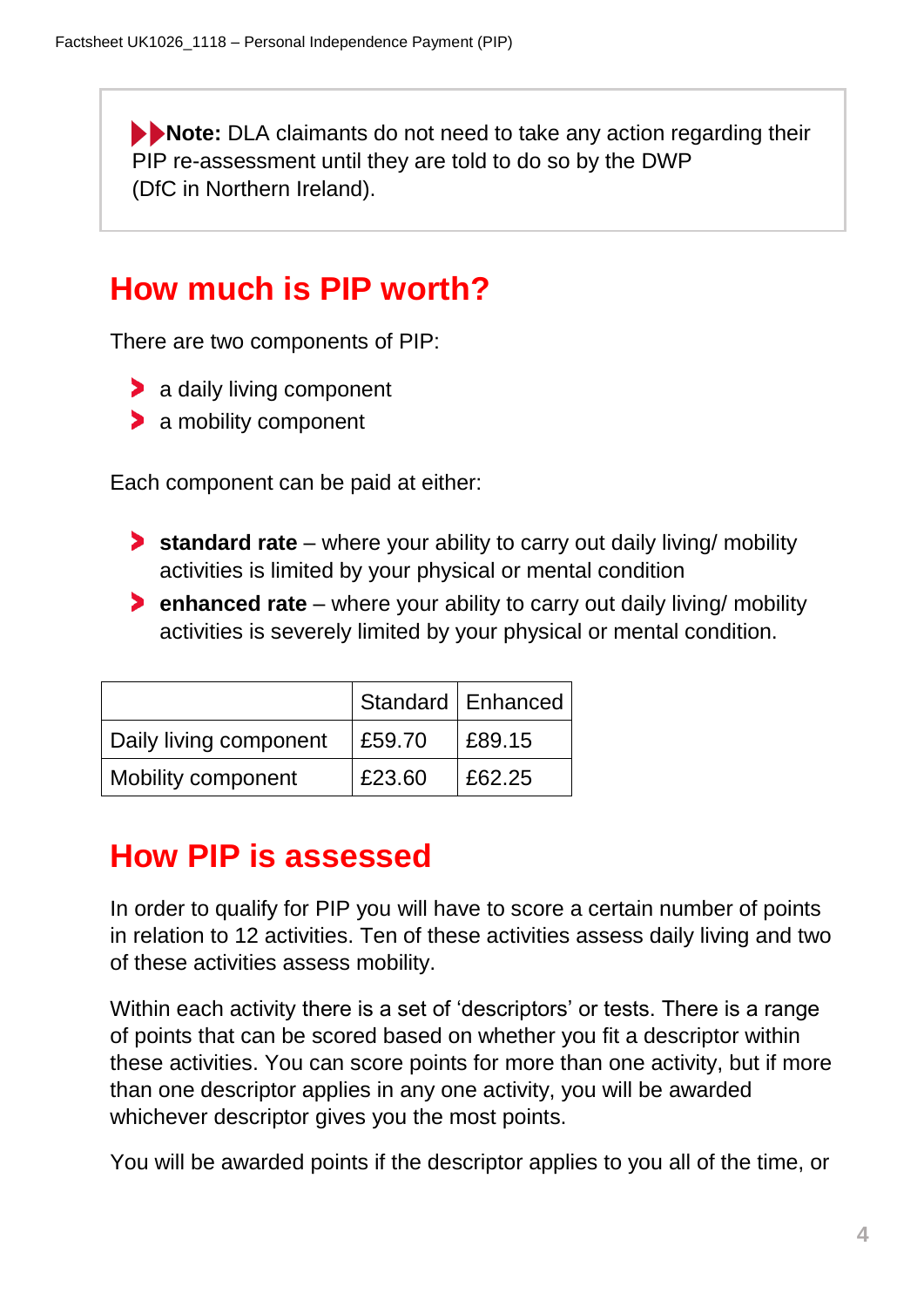if you can show that a descriptor applies to you for more than half of the days within a 12 month period.

In order for a descriptor to apply to you, you must be able to carry out the activity it describes "reliably", which means:

- $\blacktriangleright$  safely in a fashion that is unlikely to cause harm to yourself or to another person
- to an acceptable standard
- repeatedly as often as the activity being assessed is reasonably required to be completed
- in a reasonable time period no more than twice as long as the maximum period that a non-disabled person would normally take to complete that activity.

If you are unable to carry out the activity in the above manner, this descriptor will not apply to you, and you should move on to the next descriptor to see if that better suits your situation.

To be awarded the standard rate of the daily living component you have to score at least eight points from the ten activities that assess daily living (activities 1-10). To be awarded the enhanced rate of the daily living component you have to score at least 12 points from the ten activities that assess daily living (activities 1-10).

To be awarded the standard rate of the mobility component you have to score at least eight points from the two activities that assess mobility (activities 11-12). To be awarded the enhanced rate of the mobility component you have to score at least 12 points from the two activities that assess mobility (activities 11-12).

### Assessment criteria

Below are the 12 activities, and the range of descriptors within each activity.

### **Daily Living Activities**

#### **Activity 1 – Preparing food.**

This activity is not a reflection of your cooking skills, but instead looks at the impact of your health condition on your ability to carry out the tasks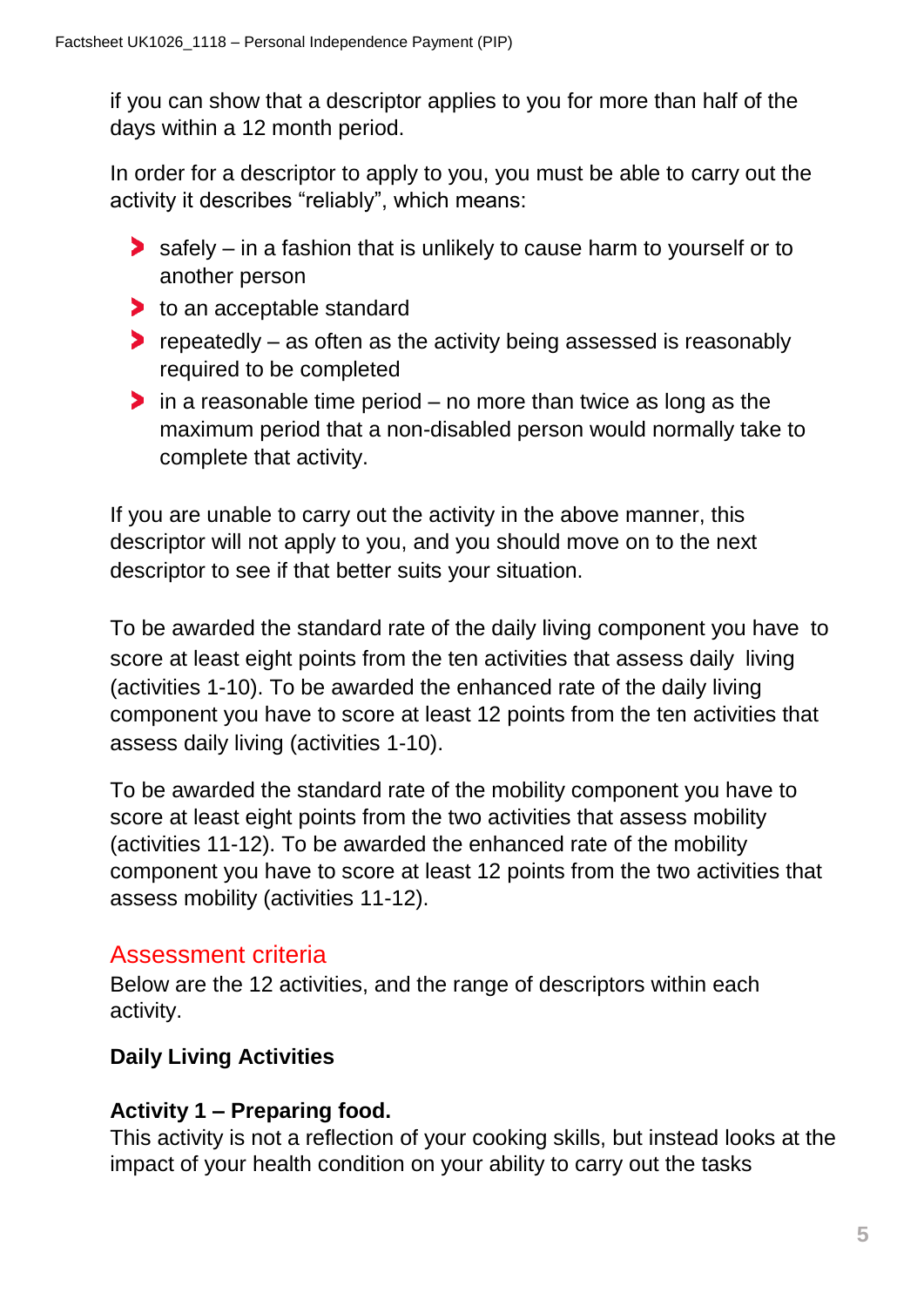required to cook a simple meal. It assesses your ability to open packaging, serve food, peel and chop food and use a microwave oven or cooker hob to cook or heat food. A simple meal is a cooked one-course meal for one person from fresh ingredients.

| A | Can prepare and cook a simple meal unaided.                                                                                                                                           | 0              |
|---|---------------------------------------------------------------------------------------------------------------------------------------------------------------------------------------|----------------|
| B | Needs to use an aid or appliance to be able to either prepare or cook a<br>simple meal.                                                                                               | $\overline{2}$ |
|   | Cannot cook a simple meal using a conventional cooker but is able to do<br>so using a microwave. (For example, this may apply if you cannot safely<br>use a cooker hob and hot pans.) | 2              |
|   | Needs prompting to be able to either prepare or cook a simple meal.                                                                                                                   | 2              |
| Е | Needs supervision or assistance to either prepare or cook a simple<br>meal.                                                                                                           | 4              |
| F | Cannot prepare and cook food.                                                                                                                                                         | 8              |

**Activity 2 – Taking nutrition**. This activity considers your ability to be nourished, either by cutting food into pieces, conveying to the mouth, chewing and swallowing; or through the use of therapeutic sources. (A therapeutic source means parenteral or enteral tube feeding using a ratelimiting device such as a delivery system or feed pump.)

| A | Can take nutrition unaided.                                                                                                                                          | $\Omega$ |
|---|----------------------------------------------------------------------------------------------------------------------------------------------------------------------|----------|
| B | Needs:<br>- To use an aid or appliance to be able to take nutrition; or<br>- Supervision to be able to take nutrition; or<br>- Assistance to be able to cut up food. | 2        |
|   | Needs a therapeutic source to be able to take nutrition.                                                                                                             | 2        |
| D | Needs prompting to be able to take nutrition.                                                                                                                        | 4        |
| Е | Needs assistance to be able to manage a therapeutic source to take<br>nutrition.                                                                                     | 6        |
| F | Cannot convey food and drink to their mouth and needs another person<br>to do so.                                                                                    | 10       |

#### **Activity 3 – Managing therapy or monitoring a health condition**.

This activity considers your ability to appropriately take medications in a domestic setting that are prescribed or recommended by a registered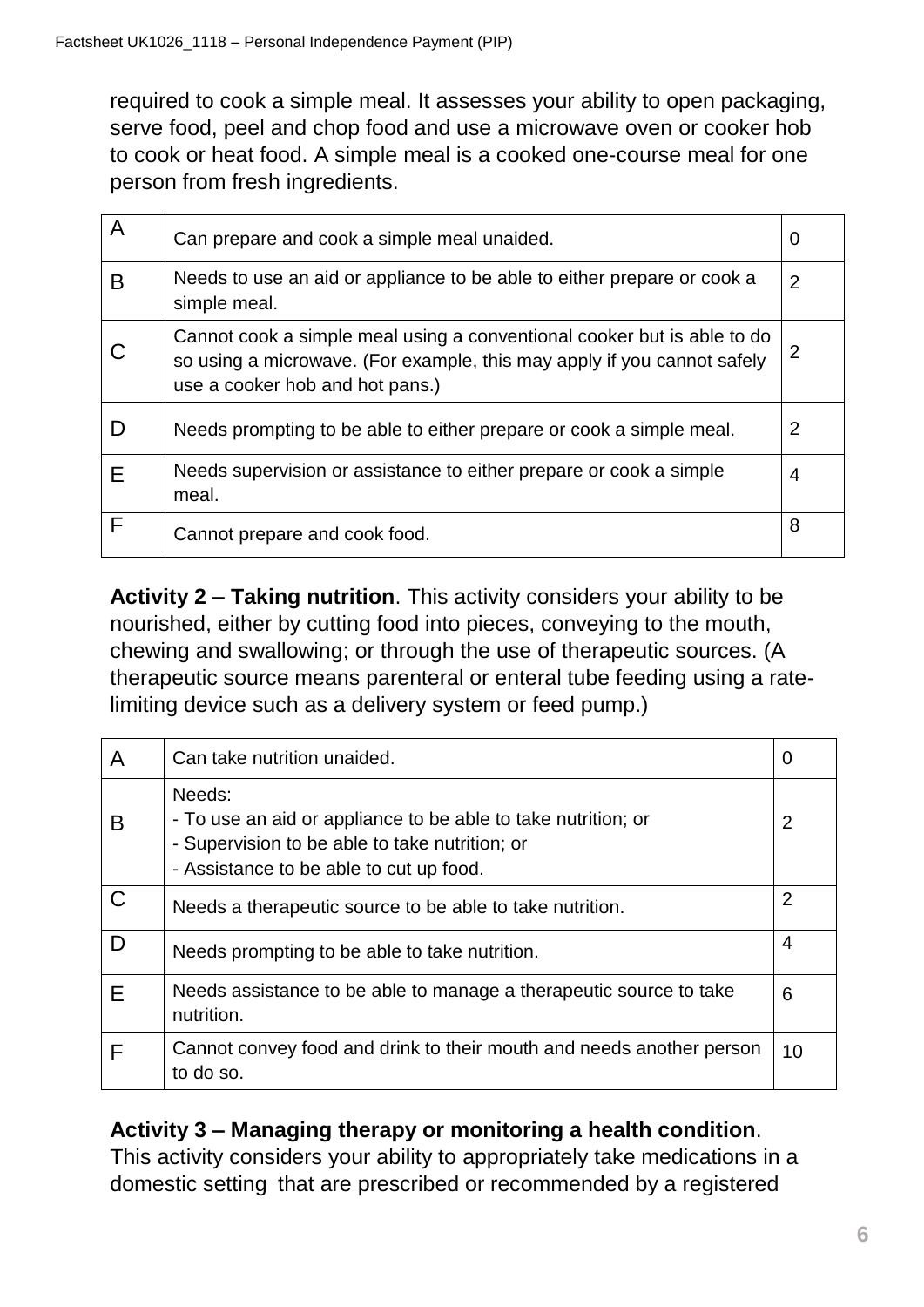doctor, nurse or pharmacist; monitor and detect changes in your health condition; and manage therapeutic activities that are carried out in a domestic setting that are prescribed or recommended by a registered doctor, nurse or pharmacist or healthcare professional regulated by the Health Professions Council. Note: 'managing therapy' does not include taking or applying, or otherwise receiving or administering, medication, or monitoring a health condition – these activities can only score a maximum of 1 point under descriptor B.

| A            | Either:<br>- Does not receive medication or therapy or need to monitor a<br>health condition or:<br>- Can manage medication or therapy or manage a health condition<br>unaided.                                                                                              | 0 |
|--------------|------------------------------------------------------------------------------------------------------------------------------------------------------------------------------------------------------------------------------------------------------------------------------|---|
| B            | Needs any one or more of the following:<br>- To use an aid or appliance to be able to manage medication;<br>- Supervision, prompting or assistance to be able to manage<br>medication<br>- Supervision, prompting or assistance to be able to monitor a<br>health condition. |   |
| $\mathsf{C}$ | Needs supervision, prompting or assistance to be able to manage therapy<br>that takes more than 3.5 hours a week.                                                                                                                                                            |   |
| D            | Needs supervision, prompting or assistance to be able to manage therapy<br>that takes more than 3.5 but no more than 7 hours a week.                                                                                                                                         | 4 |
| Е            | Needs supervision, prompting or assistance to be able to manage therapy<br>that takes more than 7 but no more than 14 hours a week.                                                                                                                                          | 6 |
| F            | Needs supervision, prompting or assistance to be able to manage therapy<br>that takes more than 14 hours a week.                                                                                                                                                             | 8 |

**Activity 4 – Washing and bathing**. 'Washing' means cleaning ones whole body, including removing dirt and sweat. 'Bathing' means getting into and out of either a standard bath or shower.

| A | Can wash and bathe unaided.                                                             |  |
|---|-----------------------------------------------------------------------------------------|--|
| B | Needs to use an aid or appliance to be able to wash or bathe.                           |  |
|   | Needs supervision or prompting to be able to wash or bathe.                             |  |
|   | Needs assistance to be able to wash either their hair or their body below the<br>waist. |  |
| Е | Needs assistance to be able to get in or out of a bath or shower.                       |  |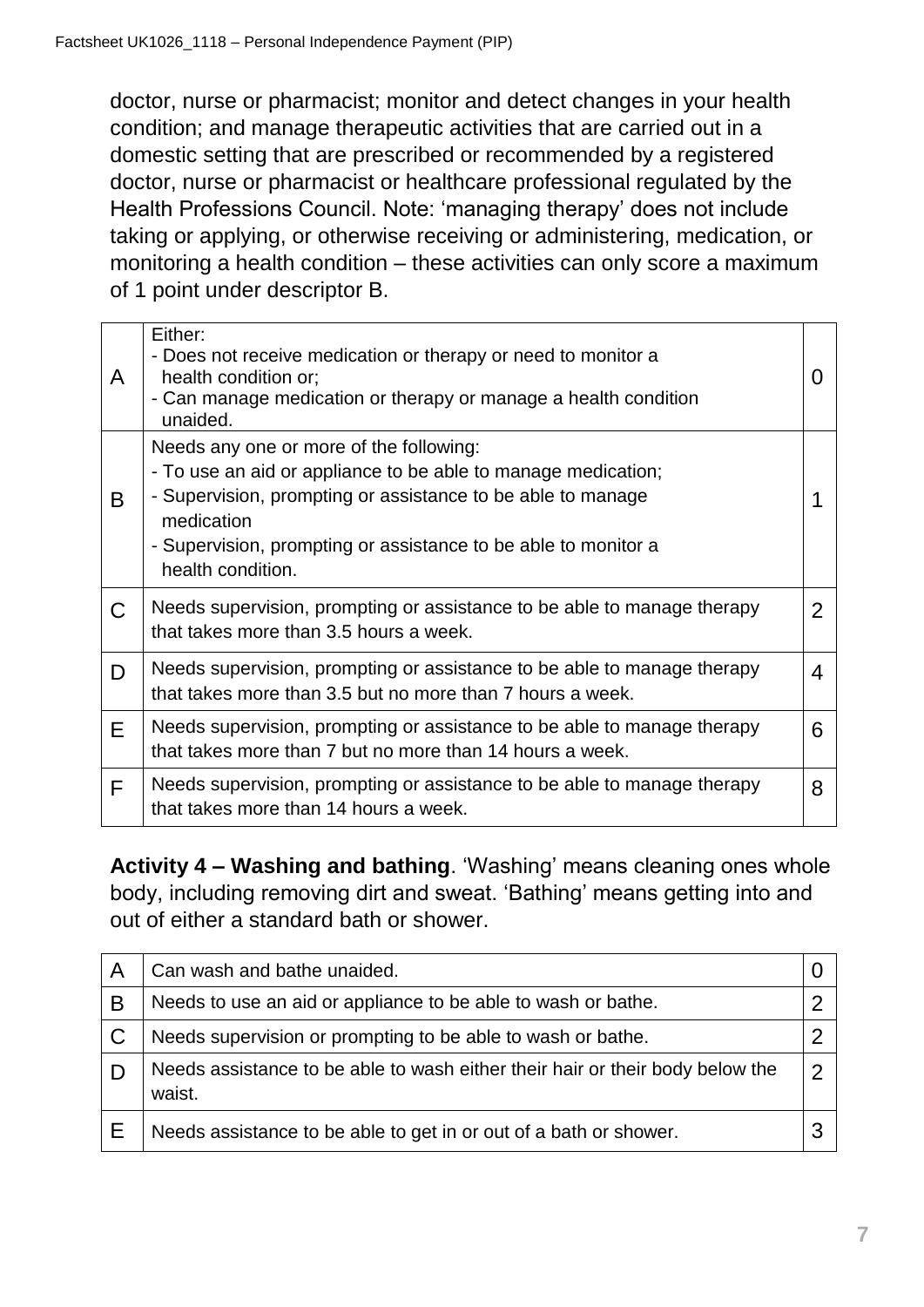| Needs assistance to be able to wash their body between the shoulders and<br>waist.  |  |
|-------------------------------------------------------------------------------------|--|
| Cannot wash and bathe at all and needs another person to wash their entire<br>body. |  |

**Activity 5 – Managing toilet needs or incontinence.** Toilet needs means the ability to get on and off the toilet, evacuation of the bladder and bowel, and cleaning yourself afterwards. Managing incontinence means the ability to manage evacuation of the bladder and/or bowel including using collecting devices and cleaning yourself afterwards. If you use a catheter and/or collecting device, this is considered as incontinence for the purposes of this activity.

| A            | Can manage toilet needs or incontinence unaided.                                       |   |
|--------------|----------------------------------------------------------------------------------------|---|
| B            | Needs to use an aid or appliance to be able to manage toilet needs or<br>incontinence. |   |
| $\mathsf{C}$ | Needs supervision or prompting to be able to manage toilet needs.                      | 2 |
| D            | Needs assistance to be able to manage toilet needs.                                    | 4 |
| E            | Needs assistance to be able to manage incontinence of either bladder or<br>bowel.      |   |
| F            | Needs assistance to be able to manage incontinence of both bladder and<br>bowel.       |   |

**Activity 6 – Dressing and undressing.** This activity considered your ability to put on and take off culturally appropriate, un-adapted clothing that is suitable for the situation.

| A | Can dress and undress unaided.                                                                                                                                                                        |   |
|---|-------------------------------------------------------------------------------------------------------------------------------------------------------------------------------------------------------|---|
| B | Needs to use an aid or appliance to be dress or undress (For example,<br>suitable aids could include modified buttons, zips, front-fastening bras, Velcro<br>fastenings and shoe aids).               | 2 |
|   | Needs either:<br>- prompting to be able to dress, undress, or determine appropriate<br>circumstances for remaining clothed or<br>- prompting or assistance to be able to select appropriate clothing. |   |
|   | Needs assistance to be able to dress or undress their lower body.                                                                                                                                     | ⌒ |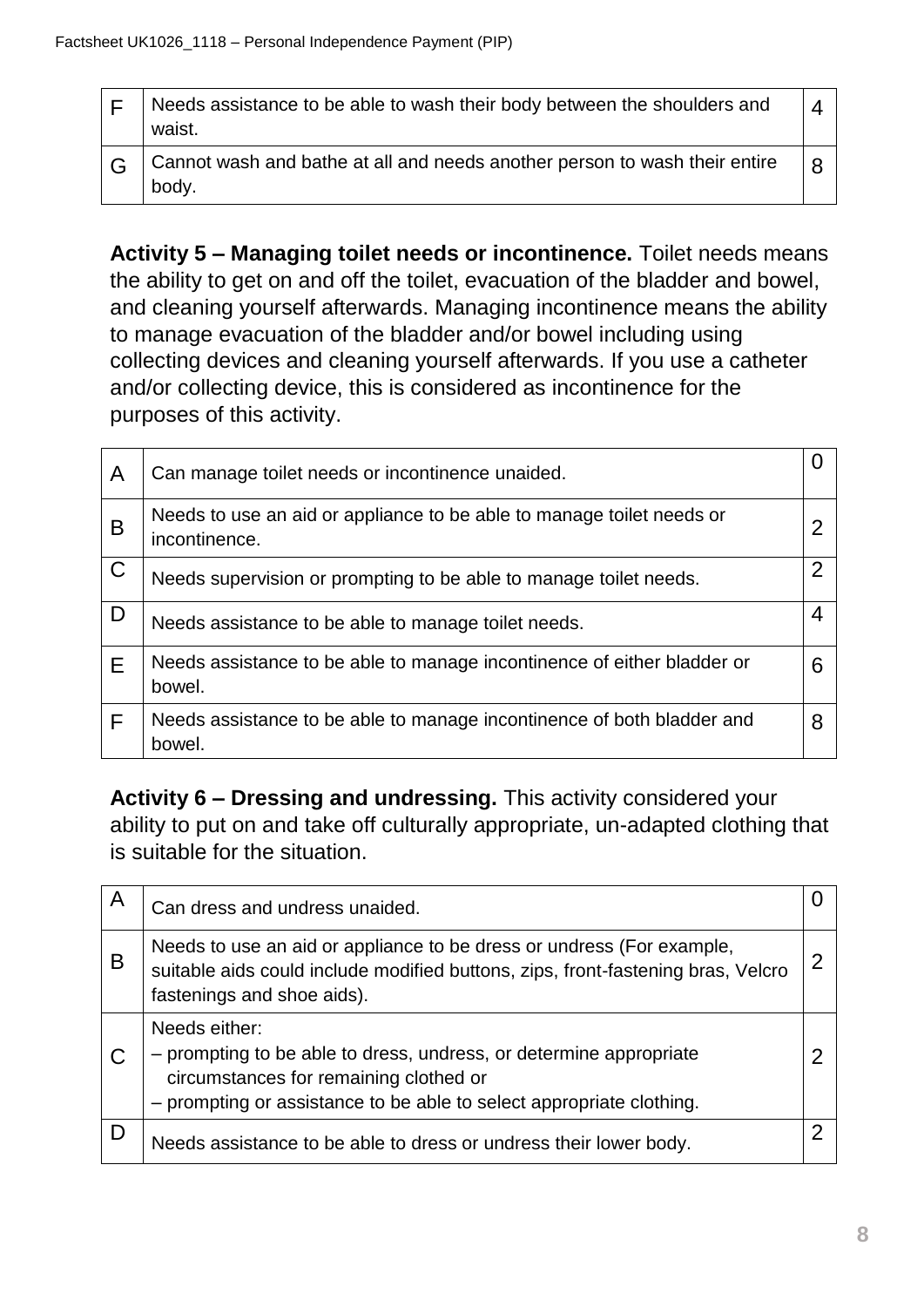|  | Needs assistance to be able to dress or undress their upper body. |  |
|--|-------------------------------------------------------------------|--|
|  | Cannot dress or undress at all.                                   |  |

**Activity 7 – Communicating verbally.** Basic verbal information is information conveyed in a simple sentence. Complex verbal information is information conveyed in either more than one sentence or one complicated sentence.

| A | Can express and understand verbal information unaided.                                         |    |
|---|------------------------------------------------------------------------------------------------|----|
| B | Needs to use an aid or appliance to be able to speak or hear.                                  |    |
| C | Needs communication support to be able to express or understand complex<br>verbal information. | 4  |
|   | Needs communication support to be able to express or understand basic<br>verbal information.   |    |
| Е | Cannot express or understand verbal information at all, even with<br>communication support.    | 12 |

#### **Activity 8 – Reading and understanding signs, symbols and words**

Basic information is signs, symbols or dates. Complex information is more than one sentence of written or printed standard size text – for example, text found in utility bills and bank statements. For the purposes of this activity, accessing information in Braille is not considered as reading.

| $\mathsf{A}$ | Can read and understand basic and complex written information either<br>unaided or using spectacles or contact lenses.                                      |   |
|--------------|-------------------------------------------------------------------------------------------------------------------------------------------------------------|---|
| B            | Needs to use an aid or appliance, other than spectacles or contact lenses, to<br>be able to read or understand either basic or complex written information. |   |
|              | Needs prompting to be able to read or understand complex written<br>information.                                                                            |   |
| D            | Needs prompting to be able to read or understand basic written information.                                                                                 | 4 |
| E            | Cannot read or understand signs, symbols or words at all.                                                                                                   | 8 |

#### **Activity 9 – Engaging with other people face to face**

When considering whether you can engage with others, considerations should be given to whether you can engage with people generally, not just people you know well.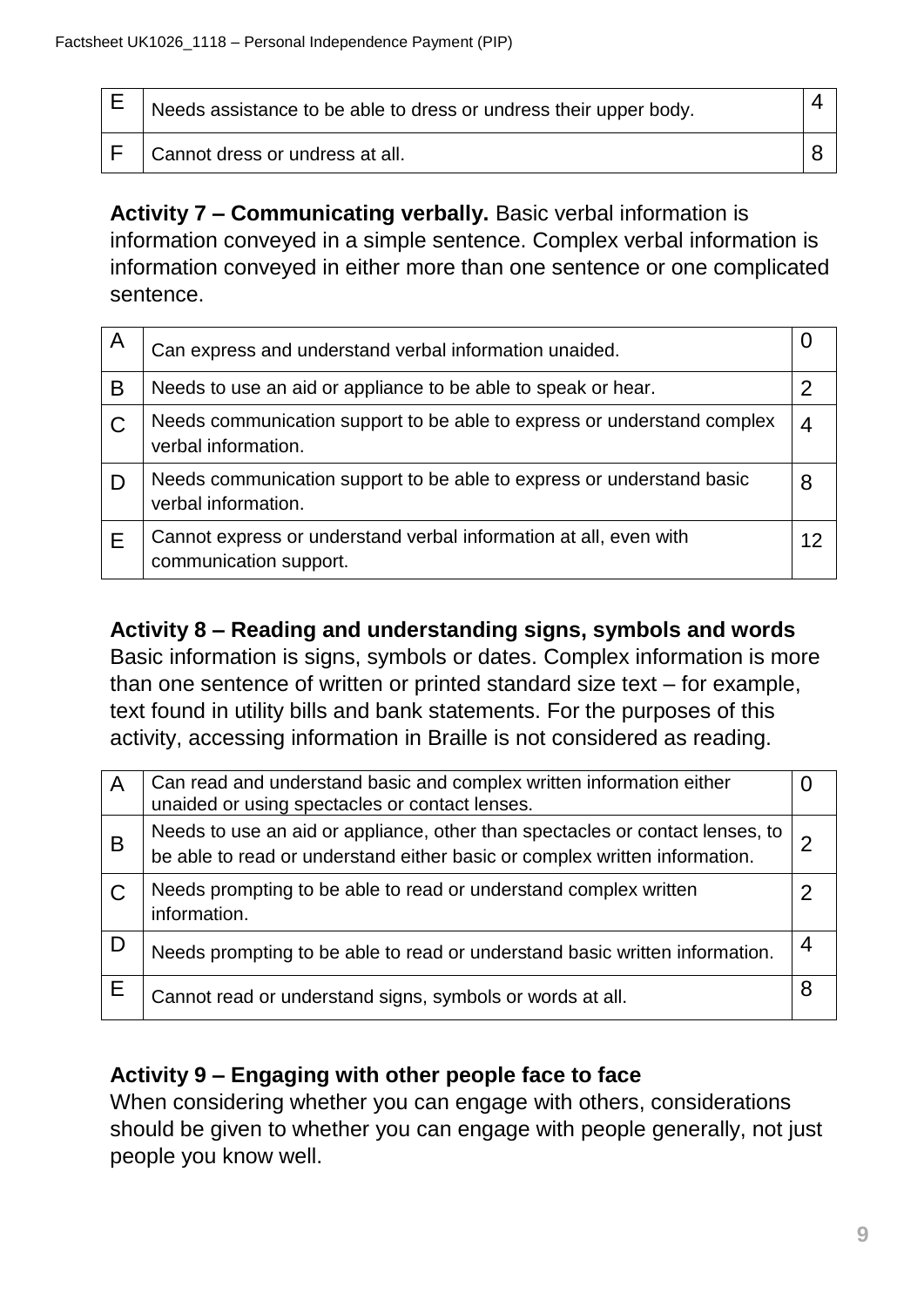| $\overline{A}$ | Can engage with other people unaided.                                                                                                                                                                                                                             |   |
|----------------|-------------------------------------------------------------------------------------------------------------------------------------------------------------------------------------------------------------------------------------------------------------------|---|
| B              | Needs prompting to be able to engage with other people.                                                                                                                                                                                                           |   |
|                | Needs social support to be able to engage with other people.                                                                                                                                                                                                      |   |
|                | Cannot engage with other people due to such engagement causing either:<br>- overwhelming psychological distress to the claimant; or<br>- the claimant to exhibit behaviour which would result in a substantial risk of<br>harm to the claimant or another person. | 8 |

### **Activity 10 – Making budgeting decisions**

Simple budgeting decisions are those that are involved in activities such as calculating the cost of goods and change required following purchases. Complex budgeting decisions are those that are involved in calculating household and personal budgets, managing and paying bills and planning future purchases.

| $\overline{A}$ | Can make complex budgeting decisions unaided.                                    |  |
|----------------|----------------------------------------------------------------------------------|--|
| B              | Needs prompting or assistance to be able to make complex budgeting<br>decisions. |  |
|                | Needs prompting or assistance to be able to make simple budgeting<br>decisions.  |  |
|                | Cannot make any budgeting decisions at all.                                      |  |

# **Mobility Activities**

#### **Activity 11 – Planning and following journeys**

This activity considers the barriers you may face that are related to a mental, cognitive or sensory ability. Environmental factors (such as being unable to cope with crowds or loud noises) may be considered.

| $\overline{A}$ | Can plan and follow the route of a journey unaided.                                                                  |  |
|----------------|----------------------------------------------------------------------------------------------------------------------|--|
| B              | Needs prompting to be able to undertake any journey to avoid overwhelming<br>psychological distress to the claimant. |  |
|                | Cannot plan the route of a journey.                                                                                  |  |
|                | Cannot follow the route of an unfamiliar journey without another person,<br>assistance dog, or orientation aid.      |  |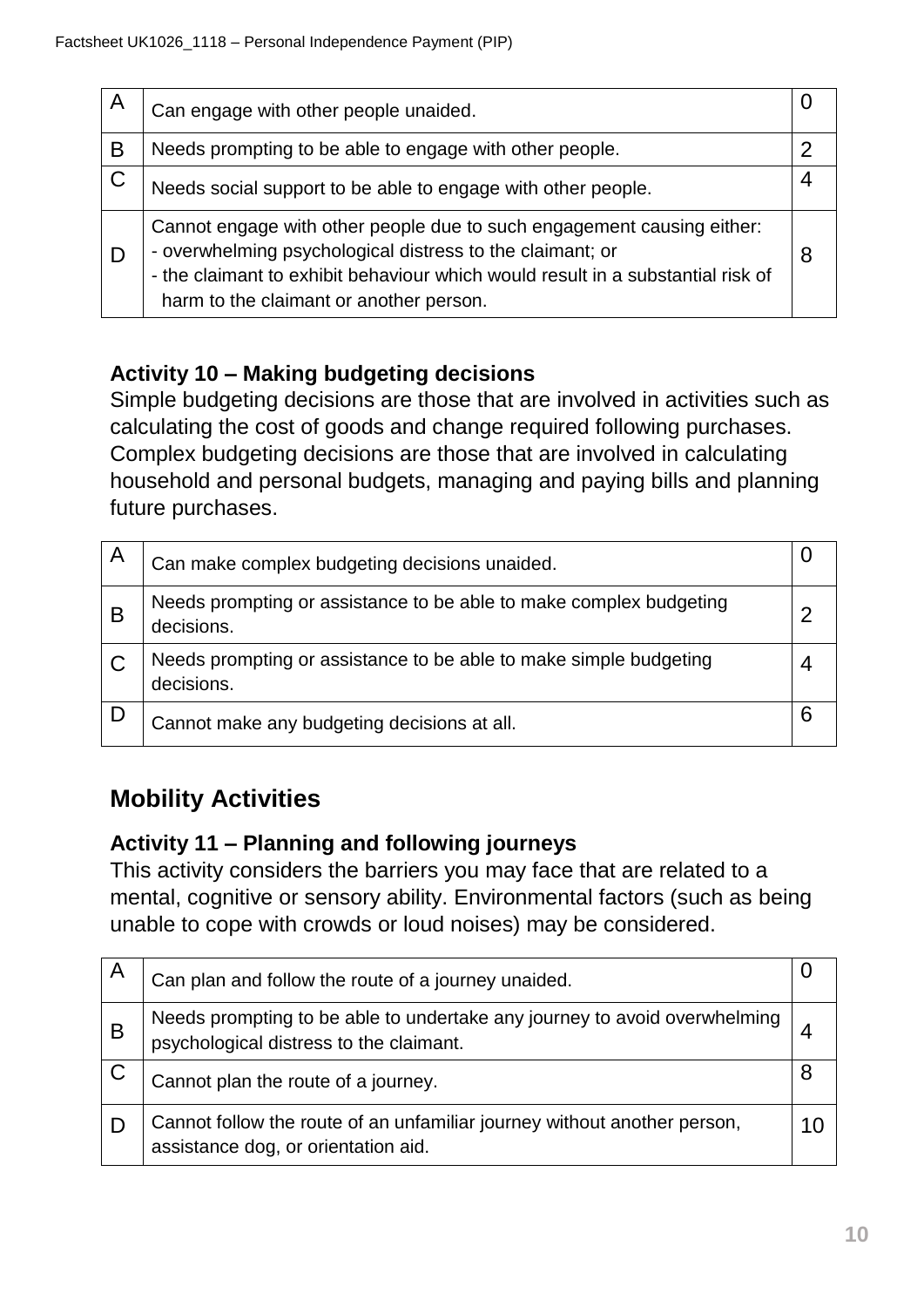|  | Cannot undertake any journey because it would cause overwhelming<br>psychological distress to the claimant.     | 10 |
|--|-----------------------------------------------------------------------------------------------------------------|----|
|  | Cannot follow the route of a familiar journey without another person,<br>assistance dog, or an orientation aid. | イク |

#### **Activity 12 – Moving around**

This activity considers your physical ability to move around without severe discomfort such as breathlessness, pain or fatigue.

| A | Can stand and then move more than 200 metres, either aided or unaided.                                      |    |
|---|-------------------------------------------------------------------------------------------------------------|----|
| B | Can stand and then move more than 50 metres, but no more than 200<br>metres, either aided or unaided.       |    |
| C | Can stand and then move unaided more than 20 metres, but no more than<br>50 metres.                         | 8  |
| D | Can stand and then move using using an aid or appliance more than 20<br>metres, but no more than 50 metres. |    |
| Е | Can stand and then move more than 1 metre, but no more than 20 metres,<br>either aided or unaided.          | 12 |
| F | Cannot either aided or unaided:<br>- stand; or<br>$-$ move more than 1 metre.                               |    |

## Aids and appliances

Aids and appliances can include those which are normally used and those which can 'reasonably be expected' to be worn or used. 'Reasonably be expected' will take into account issues of availability, cost and cultural considerations.

Aids and appliances are devices that improve, provide or replace your impaired physical or mental function and include prosthesis. They can include non-specialised aids such as an electric can opener, or electric toothbrushes, provided they are needed because of the disability as opposed to being used by preference.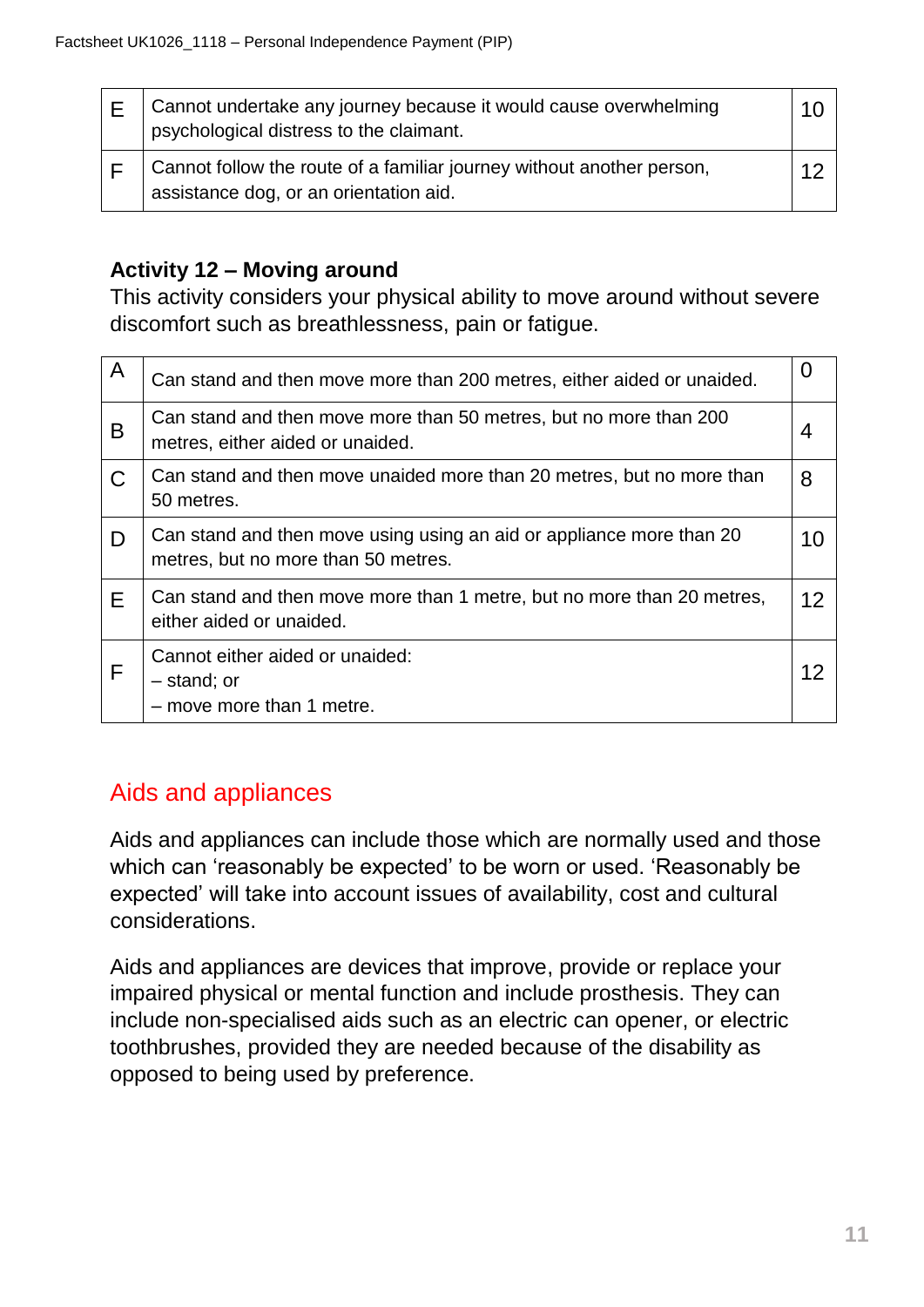### Assistance, prompting and supervision

Assistance is support that requires the presence and physical intervention of another person, including doing some but not all of the activity in question.

Prompting is support provided by reminding or encouraging you to undertake or complete a task but not physically helping you.

Supervision is a need for the continuous presence of another person to avoid a serious adverse event from occurring to you. There must be evidence that any risk would be likely to occur in the absence of such supervision.

### Variable and fluctuating conditions

Conditions will be looked at over the 'required period' (which means looking backwards to the three months before your date of claim, and looking forwards to the nine months after your date of claim) and points awarded if the descriptor applies on more than 50% of the days over that 12 month period. Furthermore, where you satisfy different descriptors, the descriptor which is applicable to you will be:

- where one descriptor is satisfied over 50% of the days in the required period, that descriptor
- where two or more descriptors are satisfied over 50% of the days in the required period, the descriptor that scores the highest number of points
- where no descriptor satisfies 50% of the days in the required period, but two or more descriptors (other than ones that score zero points) added together do, then the descriptor satisfied for the greatest proportion of days.

# **How to claim PIP**

### Making an initial claim

The initial claim will generally be done by phone although paper claim forms are available in exceptional circumstances (form PIP1).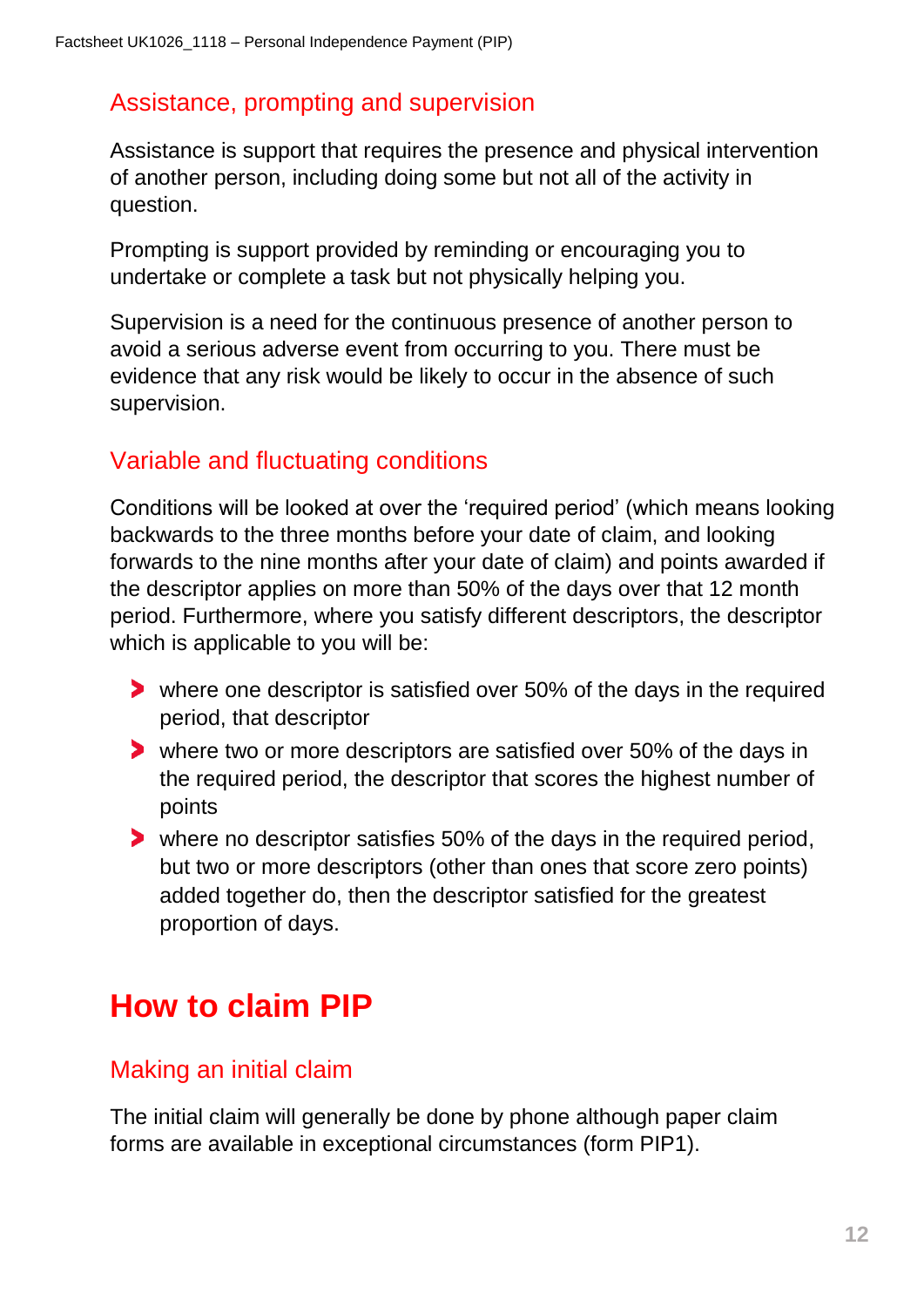#### *England, Wales and Scotland*

To start a new claim for PIP you should telephone the Department for Work and Pensions (DWP) on 0800 917 2222 (textphone 0800 917 7777).

#### *Northern Ireland*

To start a new claim for PIP you should telephone the PIP Centre on 0800 012 1573 (textphone 0800 587 0937).

The phone call can be made by someone else but they will need to be with you. The phone call sets the date of the claim.

The information you will need for this phone call is:

- your full name and date of birth
- your address and telephone number
- your National Insurance number
- your bank or building society account details
- your GP or other health professional's details
- details of any recent stays in hospitals, care homes or hospices
- details of any time you've spent out of the country
- **hatter in the internation status**
- if you are terminally ill you will need to discuss your condition during this initial claim.

The DWP (PIP Centre in Northern Ireland) will then check basic eligibility conditions. If these are met an individually barcoded form is sent to you (How your disability affects you – form PIP2). If these are not met a disallowance letter is sent to you.

**Note:** If you are terminally ill, you will not have to complete the *How your disability* affects you form and will not need a face-to-face consultation – see page 15 for further information.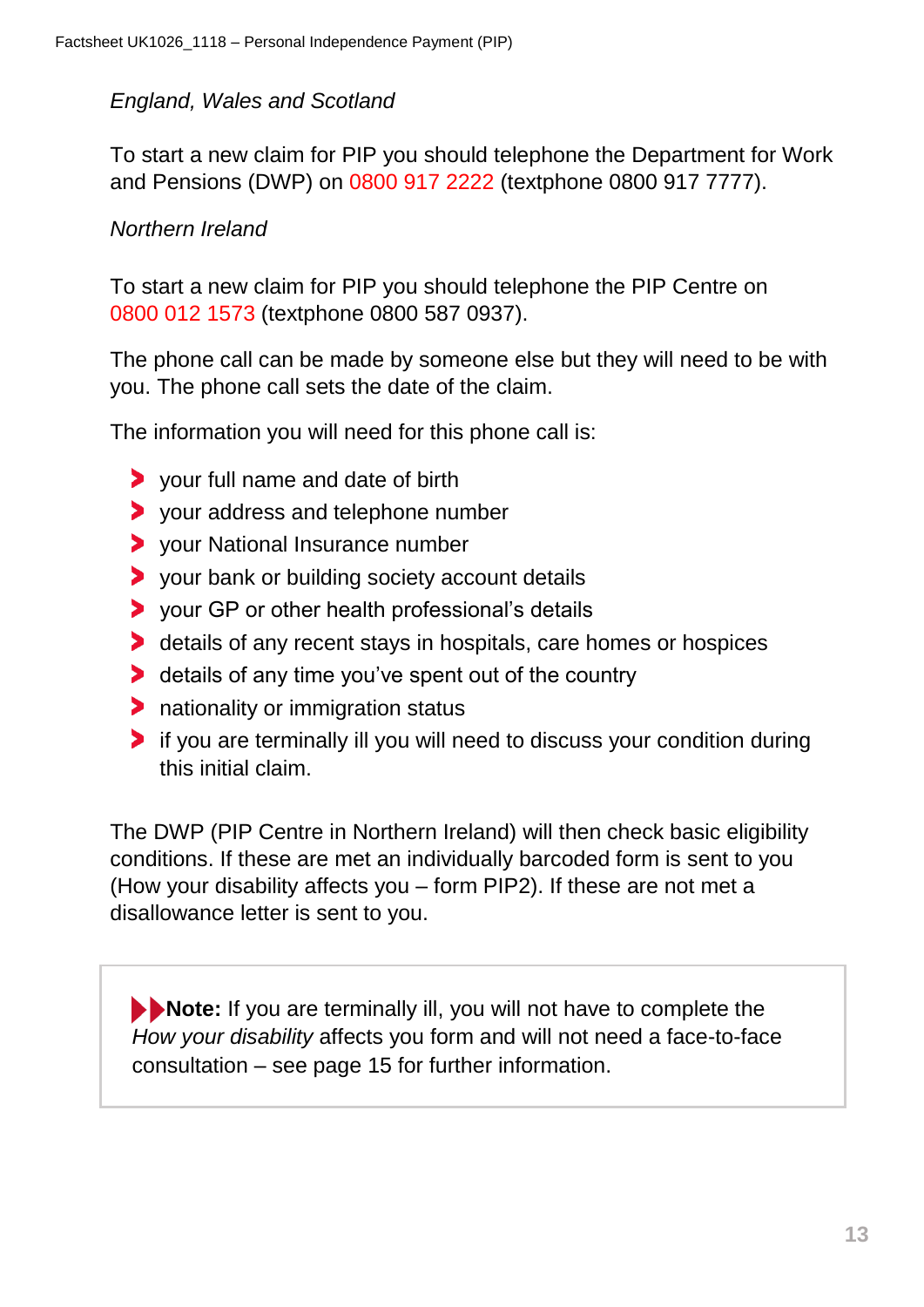# How your disability affects you (PIP2)

The form sent to you will ask for information about how your condition affects you. Additional evidence can be sent in with this form. On the form there is a section for 'additional information'. In this section, carers, friends or family could also provide information. It does not have to be filled in if you feel like you have included everything in the rest of the form.

You have one month to return the completed *How your disability affects you* form. Failure to return the form without good cause can result in the claim being terminated. If you are unable to complete the form within the given timescales, you should contact the DWP (PIP Centre in Northern Ireland) by phone to ask for an extension. If the form has not been received and the DWP (PIP Centre in Northern Ireland) have identified that you need additional support, you may be invited to a face-to-face consultation.

## Completing the claim form

- The form is long and complex so take your time to complete it, and remember that you don't have to complete it all in one go.
- **Look at the 12 activities and work out which tests you satisfy before** you fill in the form. It may be a good idea to get your carer to do the same to make sure that you don't miss anything out.
- What matters is whether you need the help, not whether you are already getting it.
- If you are not sure about how much help you need, or how long things take, keep a diary for a week or so. This would be particularly useful with fluctuating conditions.
- If you are applying for the 'moving around' activity (activity 12), do make a proper measurement of how far you can walk and how long it takes you to walk that far before you fill in the form.
- Evidence is important. It is a good idea to collect evidence and submit it either with the claim pack or as soon as you can afterwards – evidence might include a report from an occupational therapist or consultant, information from your doctor or support worker, or a statement from a carer/friend/family member.
- Keep a copy of your form and any evidence you send.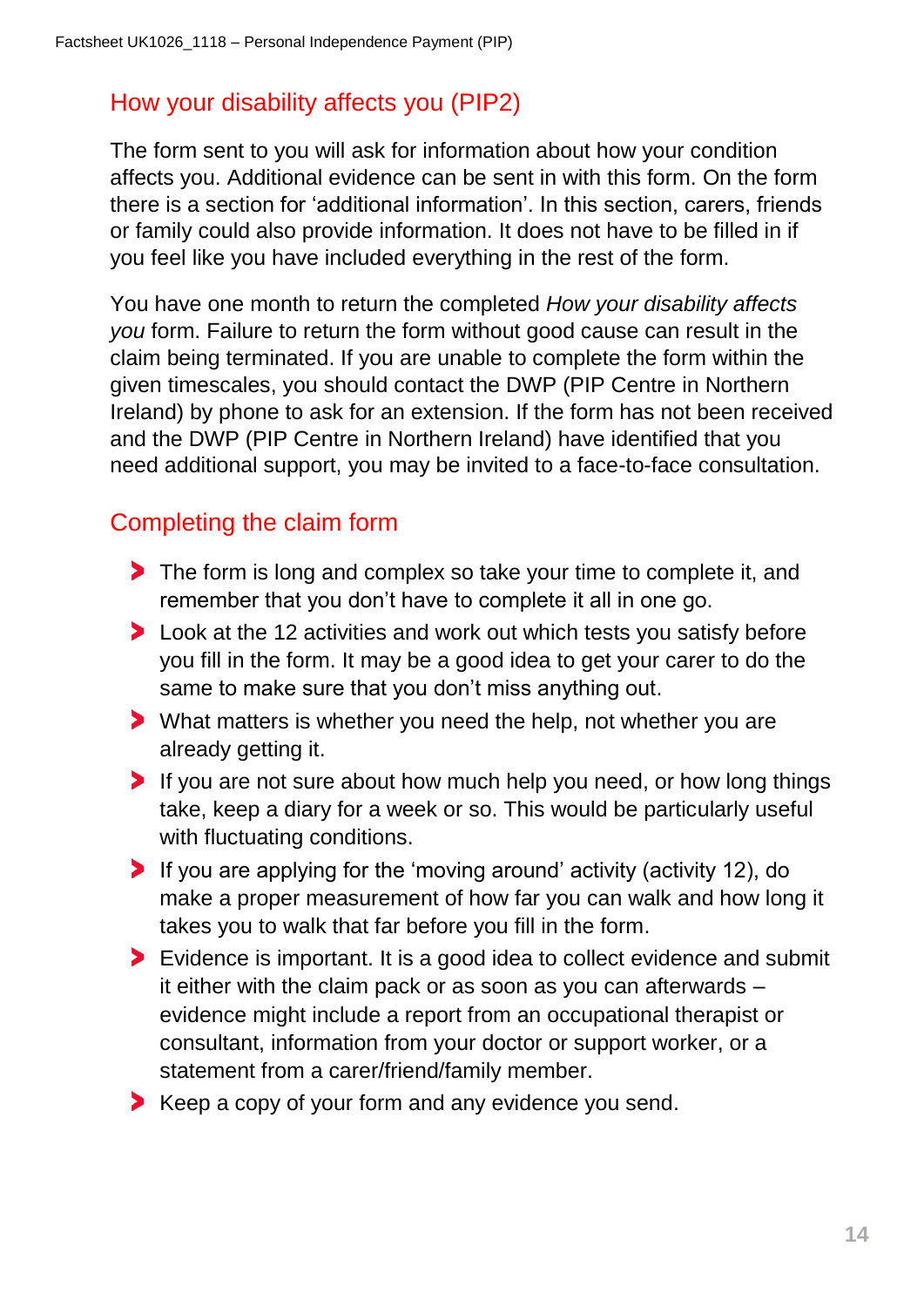**Note:** You should ask for help to complete the claim form from a local advice agency – see the Further Help page for contact details.

### Assessment

The form and any additional information are then sent to a health professional.

If there is enough information the assessment can be completed at this stage but most people will be asked to attend a face-to-face consultation.

Claimants will be encouraged to take someone along with them to the consultation.

Failure to attend the consultation without good cause can result in the claim being terminated.

The health professional then sends a report to the decision maker.

**Note:** If you are terminally ill, you will not need to attend a face-toface consultation – see page below for further information.

# **If you have a terminal illness**

Special rules allow people who are terminally ill to get help quickly. You are considered to be terminally ill if you have a progressive illness that is likely to limit your life expectancy to six months or less. It is impossible to say exactly how long someone will live and some people who receive PIP under these rules live much longer than six months.

Under these special rules, you do not have to satisfy the qualifying period (ie that you have had the disability or been in ill health for at least three months, and that you are likely to have the disability or be in ill health for a further nine months). You also do not have to have been present in Great Britain for 104 out of the last 156 weeks before claiming – you only need to be present at the time of claiming.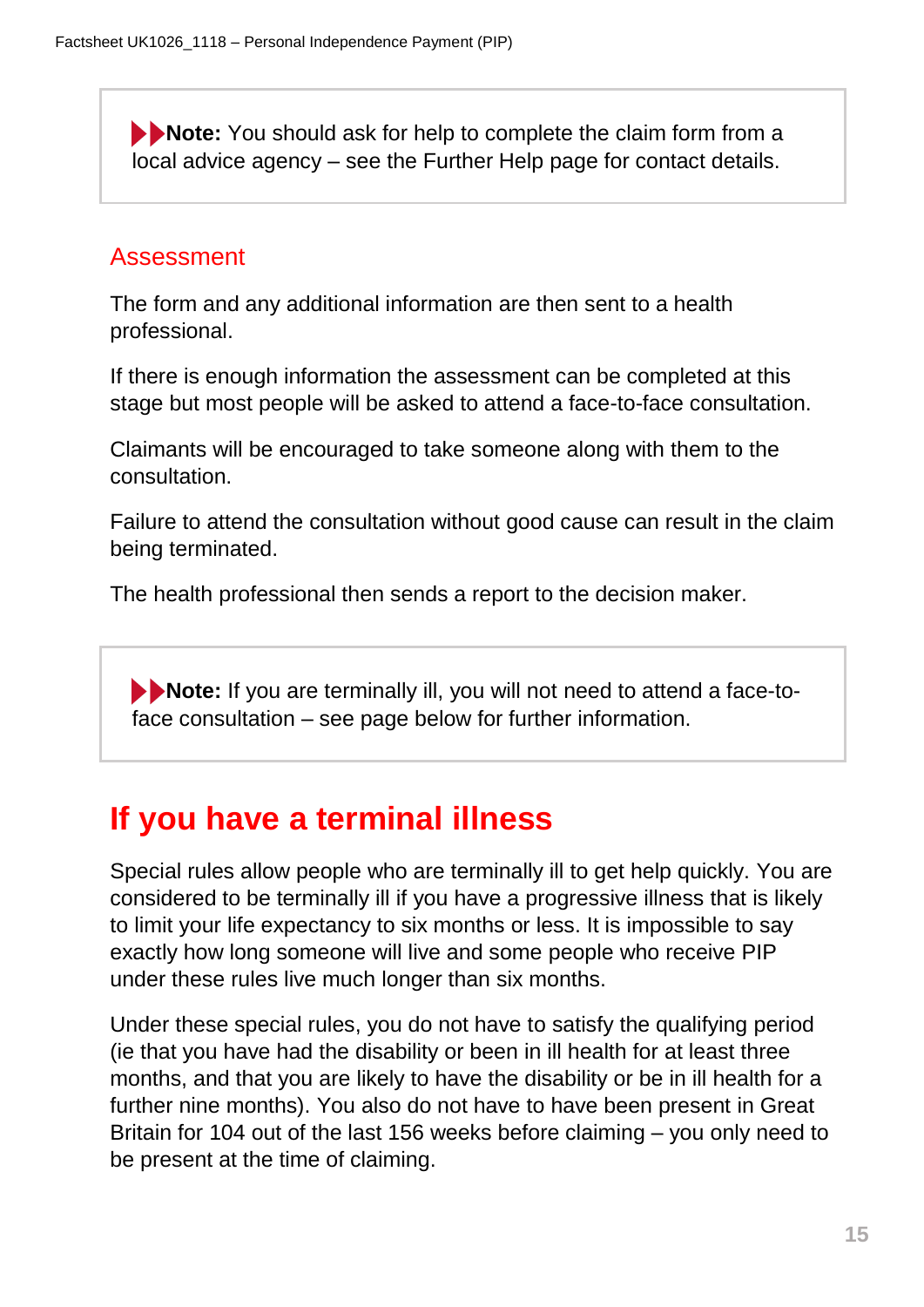If you are claiming PIP under these rules, their claim should include a DS1500 form, which is available from your GP or consultant. You (or the person making the claim on your behalf) will be given a freepost address for the DS1500 when you make the claim over the phone.

You will not have to complete the *How your disability affects you* form and will not need a face-to-face consultation. Instead, you or the person claiming on your behalf will be asked some extra questions whilst you are on the phone about your condition and how it affects your ability to get around.

You will automatically qualify for the enhanced rate of the daily living component. However the payment of the mobility component will depend on whether you need help to get around, and if you do, how much help you need.

The way to claim for terminally ill people is by telephone on 0800 917 2222 (England, Wales and Scotland) or 0800 012 1573 (Northern Ireland).

The phone call can be made by someone supporting you without you needing to be present. However, you should be told about the claim because the DWP (PIP Centre in Northern Ireland) may need to contact you to verify your details and the DWP (PIP Centre in Northern Ireland) will send notifications and any payment to you.

# **What happens if you already get Disability Living Allowance (DLA)?**

## What happens if an adult is claiming DLA?

For existing DLA claimants that are transferred to PIP, the claim process is similar to the process described above except it will start by you being sent a letter informing you that your DLA is due to end and inviting you to claim PIP. There is no option to remain on DLA.

If you are transferring from an existing DLA claim to PIP you do not have to meet the PIP three month qualifying period. You will have 28 days from the date of the letter to claim PIP – generally this will be done by phone (although paper claim forms are available in exceptional circumstances).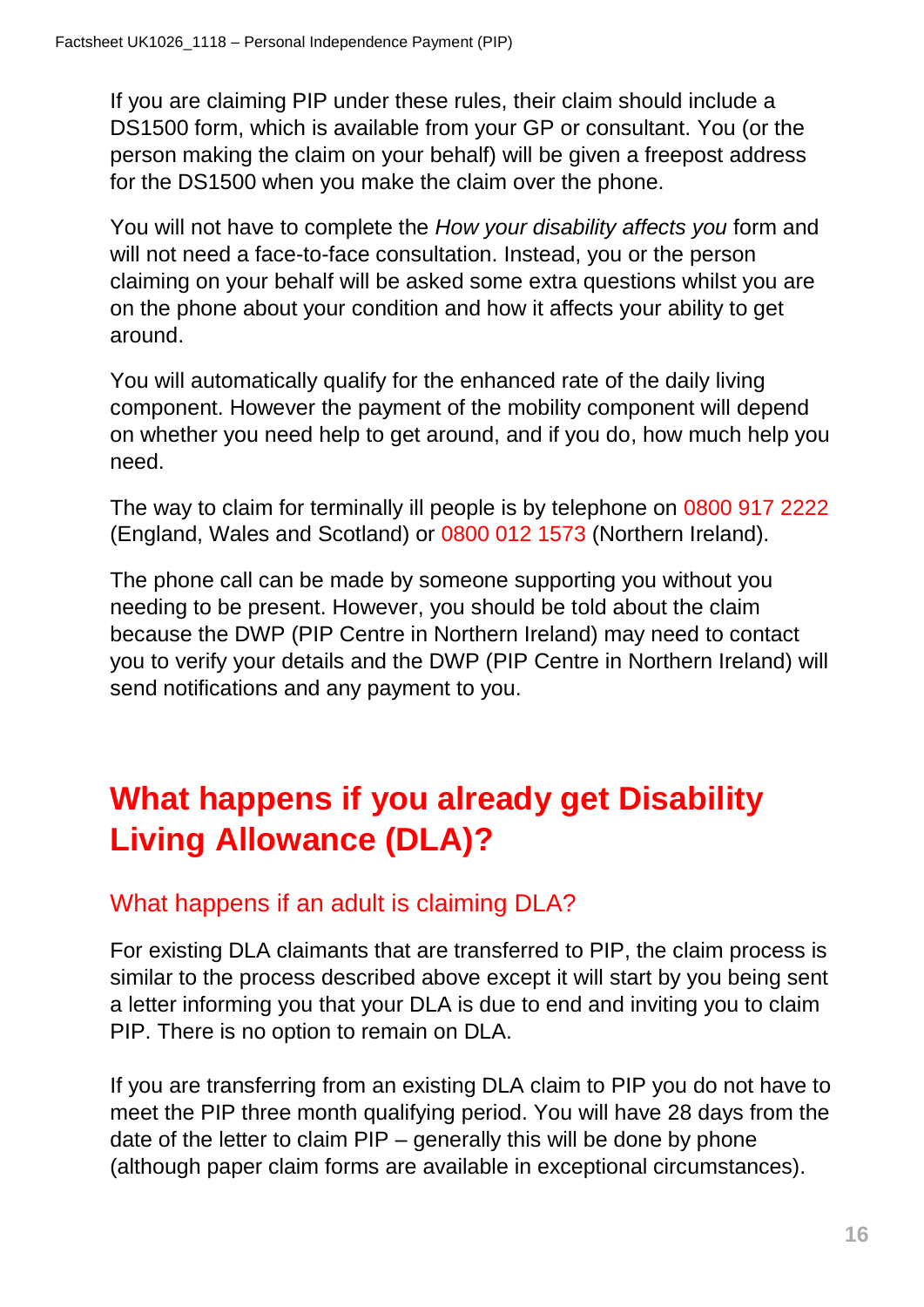This is the initial claim only. If you do not claim within the 28 days, your DLA will be suspended. A letter will be sent saying that the suspension will be lifted if you claim within the next 28 days. If no claim is made the DLA claim is terminated. In these circumstances DLA will continue to be paid for a further 13 days following your next payday.

If the claim is made the *How does your disability affect you* form is sent to you. Failure to return the form will result in the claim being terminated. If the form has not been received and the DWP (PIP Centre in Northern Ireland) have identified that you need additional support you may be invited to a face-to-face consultation.

When the form is received, an independent assessor determines whether further evidence is needed and whether a face-to-face consultation is required. The majority of people will have a face-to-face consultation on the first claim. If the face-to-face consultation is missed without good cause the PIP claim will be rejected.

A decision maker will then decide the claim. Once a decision is made DLA will continue to be paid for 28 days after your next payday until the PIP decision comes into force.

## What happens if a young person under 16 is claiming DLA?

When a young person reaches their 16th birthday they will need to transfer to PIP (unless DLA is being claimed under the special rules for terminal illness – in which case they will be invited to claim PIP at the end of their existing DLA award). The DWP (PIP Centre in Northern Ireland) will contact the parent or guardian before the young person's 16th birthday to make them aware of the change and establish if the young person needs an appointee. The young person's DLA payments will continue until a decision is made on their PIP claim.

# **The decision**

The decision maker will review the report from the health professional and any other evidence and make a decision.

The DWP (PIP Centre in Northern Ireland) will send you a letter giving a decision on the PIP claim and a clear reasoned explanation of how that decision has been reached.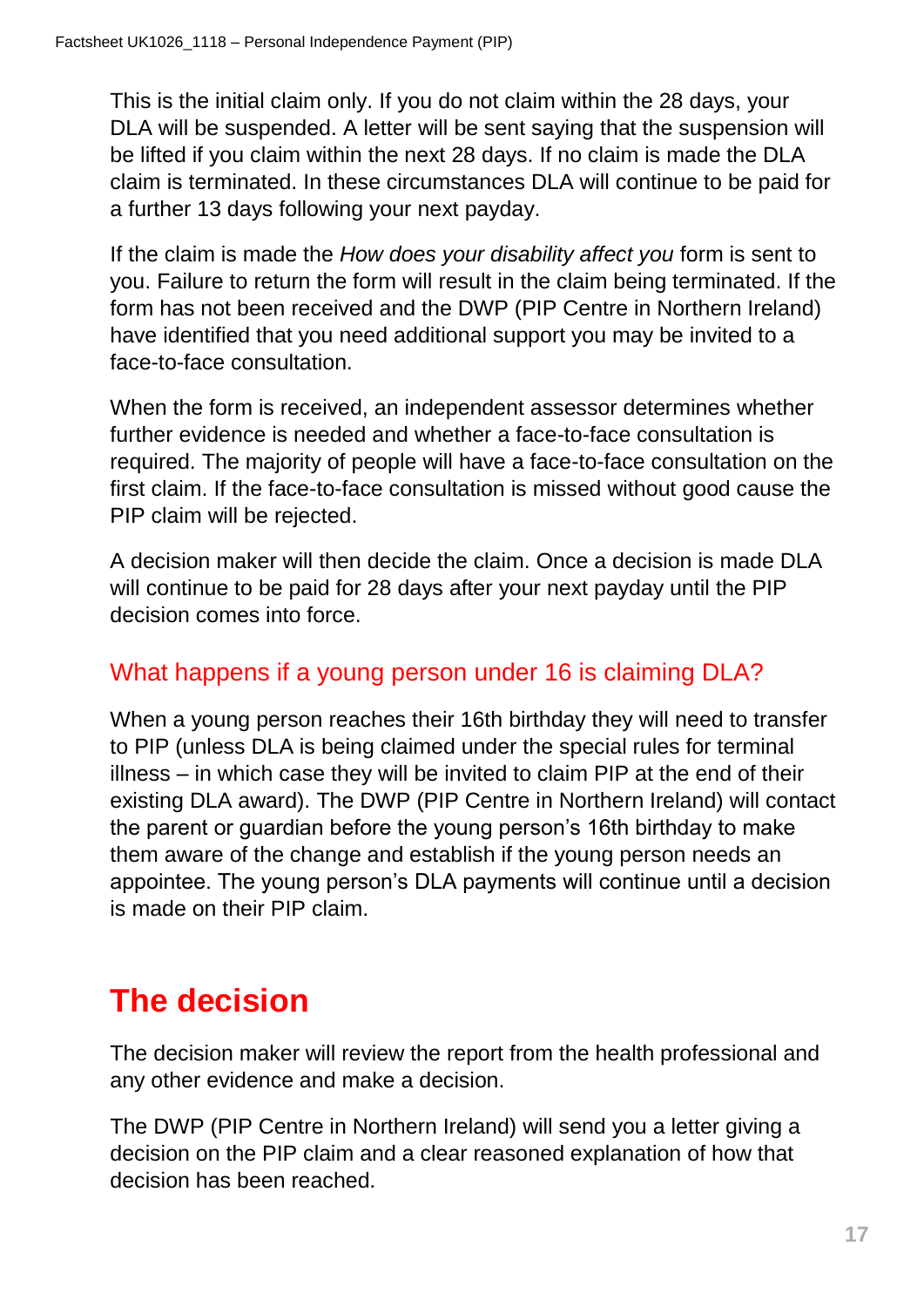If you have been awarded PIP, the letter will detail the amount of the award, the length of the award and the reasons for making that decision. Specific details of PIP payments including the date payments will start and their frequency will also be included in the letter.

Shorter term awards of up to two years could be given, or longer term awards of five or ten years could be given. Ongoing awards will be given in the minority of cases where needs are stable and changes are unlikely. However, all claimants will have their award periodically reviewed, regardless of the length of the award, to ensure that everyone continues to receive the most appropriate level of support.

If you have not been awarded PIP, the letter will give all the same information as the award letter and will include a full statement of reasons for the decision.

**Note:** In Northern Ireland some measures have been put in place for people who were receiving DLA and who are financially worse off after they have been assessed for PIP. Contact Carers NI for further information – see final page for contact details.

# **Challenging a decision**

If you are refused PIP or it is awarded at a lower rate than you expected (including where the decision on PIP follows your transfer from DLA), you can ask the DWP (England, Wales & Scotland) or the Department for Communities (DfC) (Northern Ireland) to look at the decision again. You must do this before you appeal. This is called a mandatory reconsideration.

If you still disagree once they have done this you must lodge an appeal with the Tribunal Service (England, Wales & Scotland) or the Appeals Service (TAS) (Northern Ireland) and attach a copy of the mandatory reconsideration notice with the appeal.

It is important to challenge a decision or get advice as quickly as possible because there are time limits that generally mean you must take action within one month. If you fall outside of this time limit then it may still be possible to challenge the decision. For more information about appealing a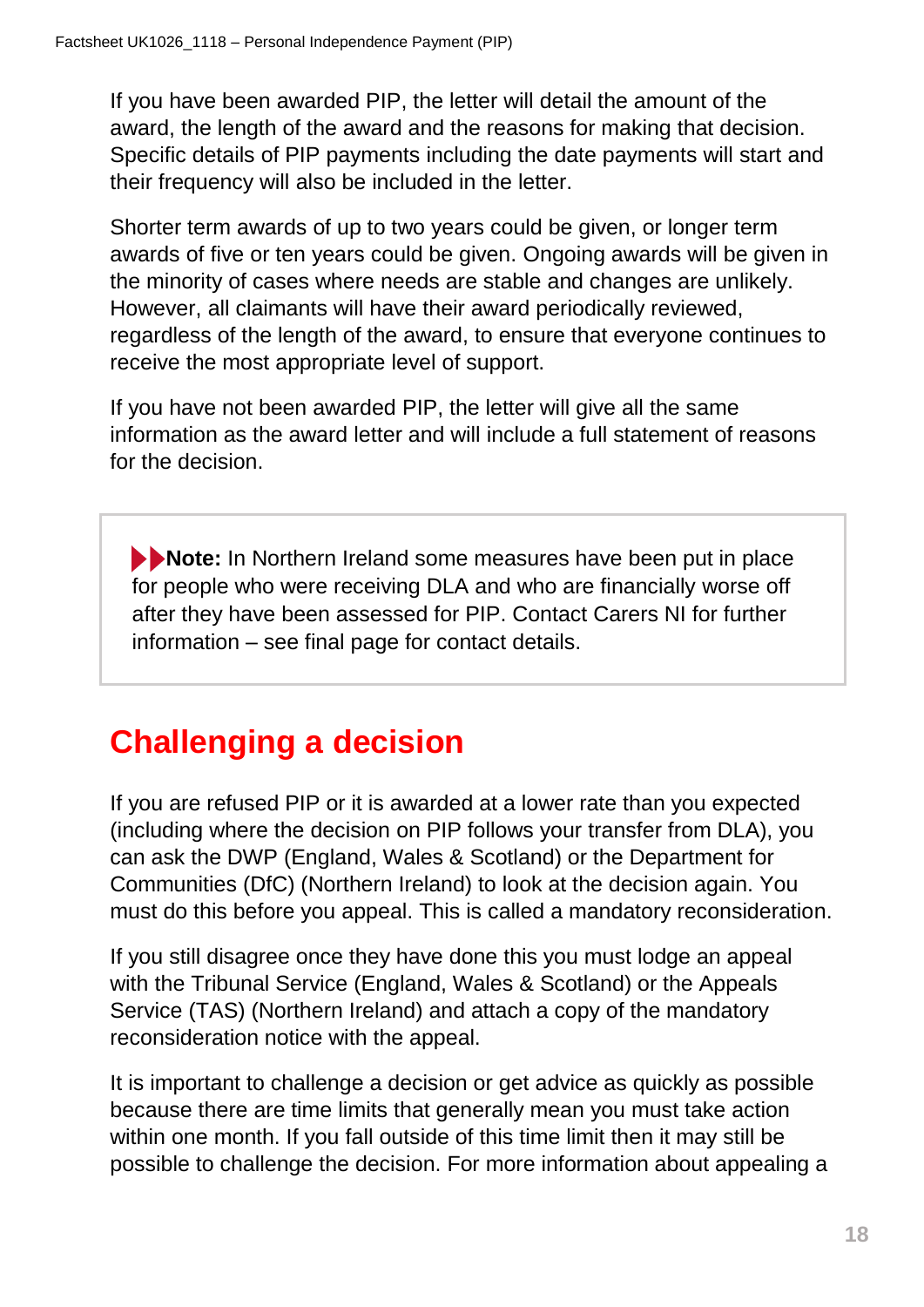benefit decision visit [carersuk.org/appealsguide](https://www.carersuk.org/help-and-advice/financial-support/help-with-benefits/challenging-a-benefit-decision)

### How to make a complaint

If you are unhappy with the way your claim has been dealt with, eg, long delays or lost forms, you should first contact the PIP enquiry line on 0800 121 4433 (England, Wales and Scotland) or 0800 587 0932 (Northern Ireland).

If you are unhappy with their response you'll be asked if you want your complaint sent to a Complaint Resolution Manager. They aim to deal with complaints within 15 working days.

If you are still unhappy, you can then ask the Independent Case Examiner to investigate – they'll be impartial and this is free.

# **What to do if your circumstances change**

Any change in your daily living or mobility needs may affect your entitlement to PIP or the amount you receive. You should let the DWP (DfC in Northern Ireland) know about the change as soon as you can so that they can review your PIP award and make sure you are receiving the right support.

If you ask for a PIP award to be looked at again there is always the risk that the award could be decreased rather than increased, therefore it is always best to get help from a local advice agency before you contact the DWP (DfC in Northern Ireland). To find out about advice agencies in your area, please see Further Help section.

### Going into hospital, a care home or a hospice

You, or someone acting on your behalf, should also tell the DWP (Social Security Agency in Northern Ireland) if you have been admitted to a hospital, a care home or a hospice, or have been imprisoned, as this may also affect your benefit. You can report a change in circumstance by contacting the PIP enquiry line on 0800 121 4433 (England, Wales and Scotland) or 0800 587 0932 (DfC in Northern Ireland).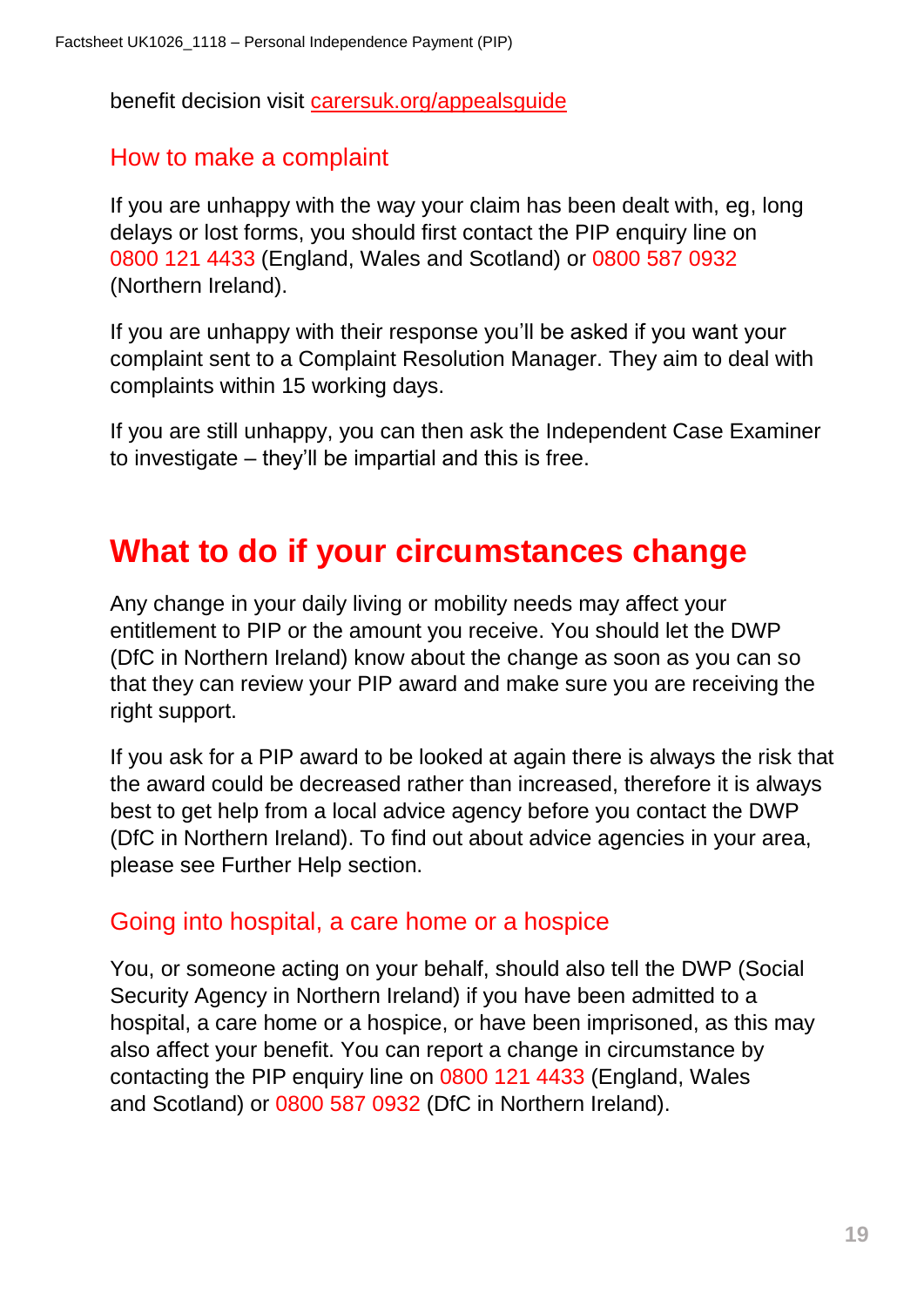#### **Going into hospital**

If you are aged 18+ when you go into hospital then both the daily living and mobility components of PIP are not payable after 28 days in hospital (including payments of the mobility component under an existing Motability contract). If you are under 18 when you enter hospital, your PIP can continue to be paid for the whole time you are there.

#### **Going into a care home**

The daily living component of PIP is not payable after the first 28 days in a care home unless you are completely self-funding. The mobility component of PIP can continue to be paid.

#### **The linking rule**

Any stays in hospital or a care home separated by 28 days or less are added together when working out when PIP should stop.

#### **Going into a hospice**

PIP will generally still be payable if you are terminally ill and in a hospice.

# **Other help you may qualify for**

### Means-tested benefits and tax credits

If you are receiving means-tested benefits (such as Income Support, income related Employment and Support Allowance, income based Jobseekers Allowance, Pension Credit, Housing Benefit, Council Tax Reduction or Working Tax Credits) getting PIP may mean that you become entitled to an increase in your benefits or tax credits.

However, if you are receiving Universal Credit, getting PIP will not entitle you to any increase in benefit.

If you are responsible for a child or qualifying young person and they are awarded PIP, this might mean that you become entitled to an increase in your means-tested benefits or tax credits (such as Universal Credit, Housing Benefit, Council Tax Reduction or Child Tax Credit).

If you or your partner gets means-tested benefits or tax credits, you should tell the offices which pay them that you or your child have been awarded PIP.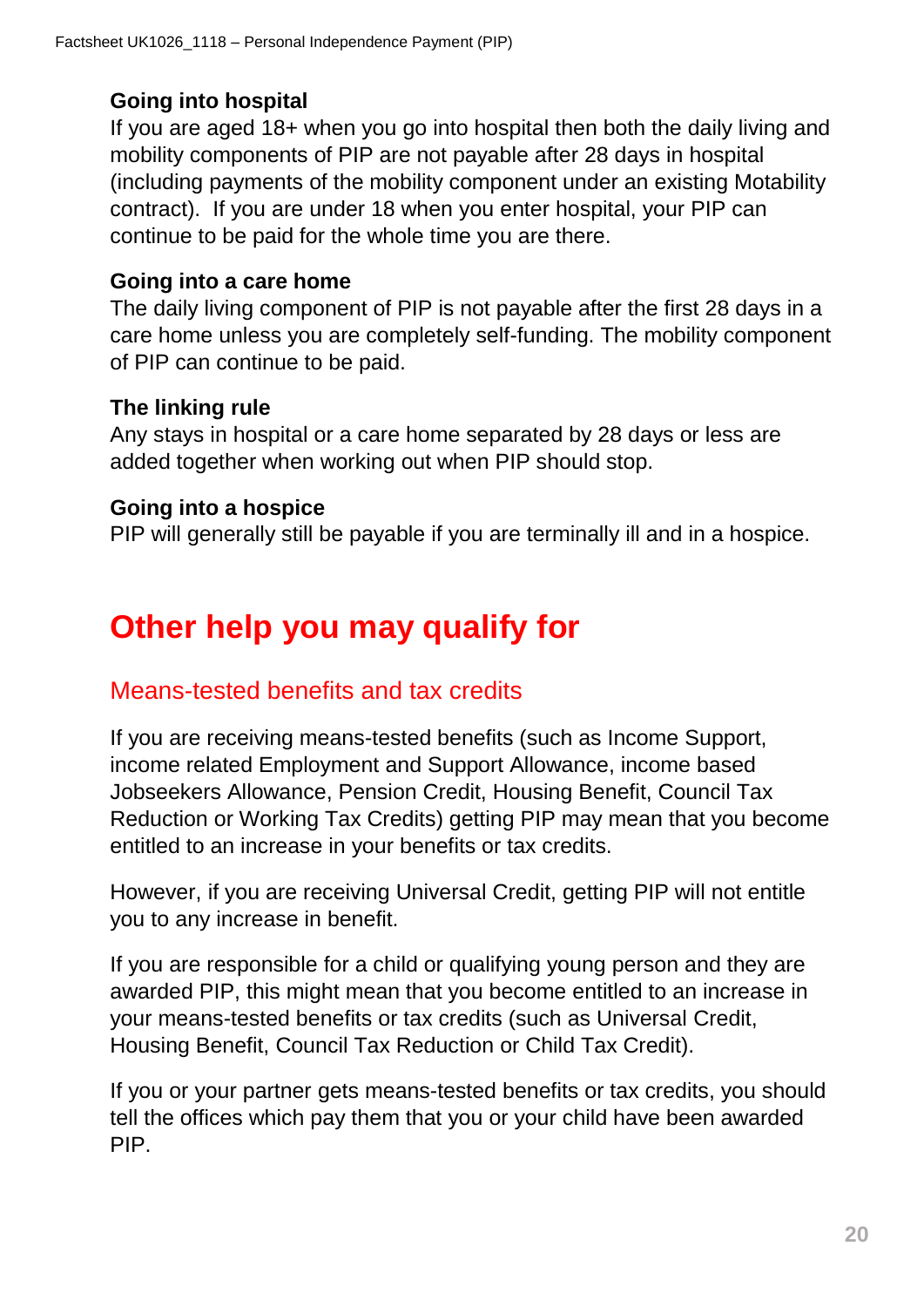An award of PIP for you or for a child or qualifying young person can also mean that you become eligible for means-tested benefits or tax credits for the first time, so it would be a good idea to get a benefit check.

Any deductions that are being made from means-tested benefits because other adults share your household may be removed if you get PIP.

You can find out what benefits you are entitled to and how much you should be paid by getting a benefit check (see note below) or see Further Help section for details of advice agencies.

**Note:** You can get a benefits check online by visiting either of the following websites:

[www.entitledto.co.uk/benefits-calculator](https://www.entitledto.co.uk/benefits-calculator/Intro/Home?cid=56af79e1-ae1f-4ffb-987b-96a968014d48) [www.turn2us.org.uk/benefits\\_search.aspx](https://www.turn2us.org.uk/benefits_search.aspx)

It will take about 20 minutes to complete.

These online tools are not suitable for everyone. Special rules apply to some groups of people, for example students, people under 18, people in permanent residential care, UK nationals who live abroad and people who are not British or Irish citizens.

# Exemption from the benefit cap

Households will be exempt from the benefit cap where you, your partner or a child or qualifying young person is entitled to PIP.

#### Help with transport costs

#### **Motability**

If you are awarded the enhanced rate mobility component of PIP then you may be able to apply to the Motability scheme. Through this scheme you can use your mobility component to lease or buy a car, wheelchair or scooter. If you're unable to drive and need help with paying for lessons or require help in getting a deposit for a car through the scheme then you may qualify for a grant. To find out more contact Motability – see page 25.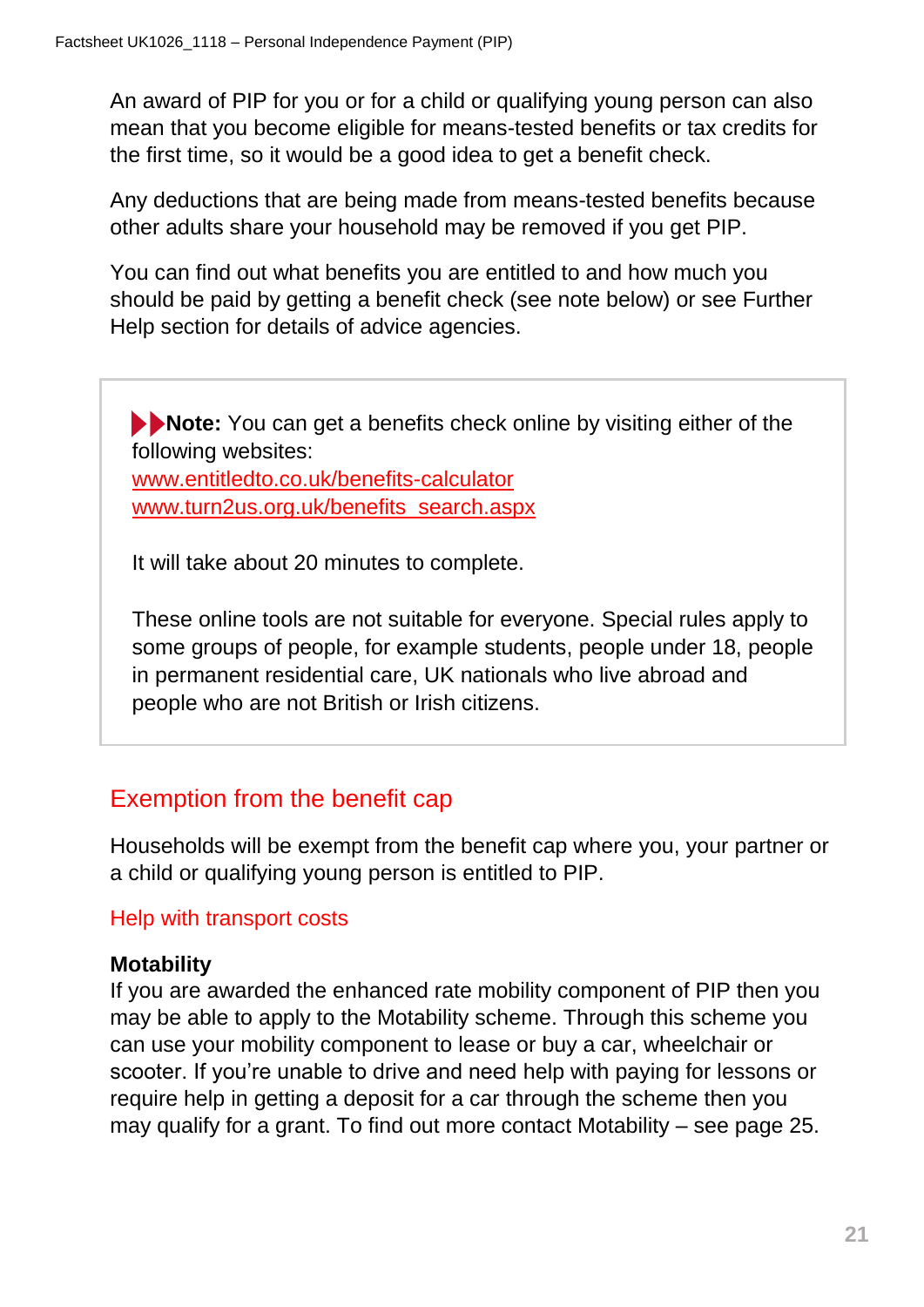#### **Blue Badge scheme without further assessment**

The Blue Badge scheme allows people with severe walking disabilities to park in parking restricted areas. For example, if you have a badge, you can park free and for any length of time at on-street parking meters and onstreet pay and display areas.

In England and Northern Ireland, if you have been awarded eight points or more in the 'moving around' activity of PIP you can get a Blue Badge. In Scotland and Wales, you can get the badge if you have been awarded eight points or more in the 'moving around' activity or 12 points in the 'planning and following journeys' activity.

The scheme is run through your local council or trust and you should contact them for further information.

Alternatively in Northern Ireland, contact the Blue Badge Unit on 0300 200 7818. They will also have details of the other circumstances when, subject to an assessment, you may qualify for a blue badge.

#### **Road tax**

You may be exempt from paying road tax if you get the enhanced mobility component of PIP. You may also get a 50% discount on your road tax if you receive the standard mobility component of PIP.

#### **Public transport concessions**

In England, if you score eight points or more under the 'moving around' activity or under the 'communicating verbally' activity, you may be eligible for transport concessions. Contact your local authority for more information.

In Wales, if you score 8 points or more under the 'moving around' activity or under the 'communicating verbally' activity, or 12 points under the 'Planning and following a journey' activity, you will be eligible for transport concessions. Visit<https://gov.wales/buses-concessionary-travel> for more information on the Welsh National Concession.

In Scotland, if you receive the daily living or mobility component of PIP you will be eligible for the Scottish National Concessionary Travel Scheme. Visit [transport.gov.scot/concessionary-travel/60plus-and-disabled](https://www.transport.gov.scot/concessionary-travel/60plus-and-disabled/) for details of the scheme. If you apply for PIP and are not successful, you may still qualify for concessionary travel through other qualifying criteria, including certain disabilities, or if you are disqualified from driving on medical grounds. Contact Transport Scotland on 0141 272 7100 or your local council for more information.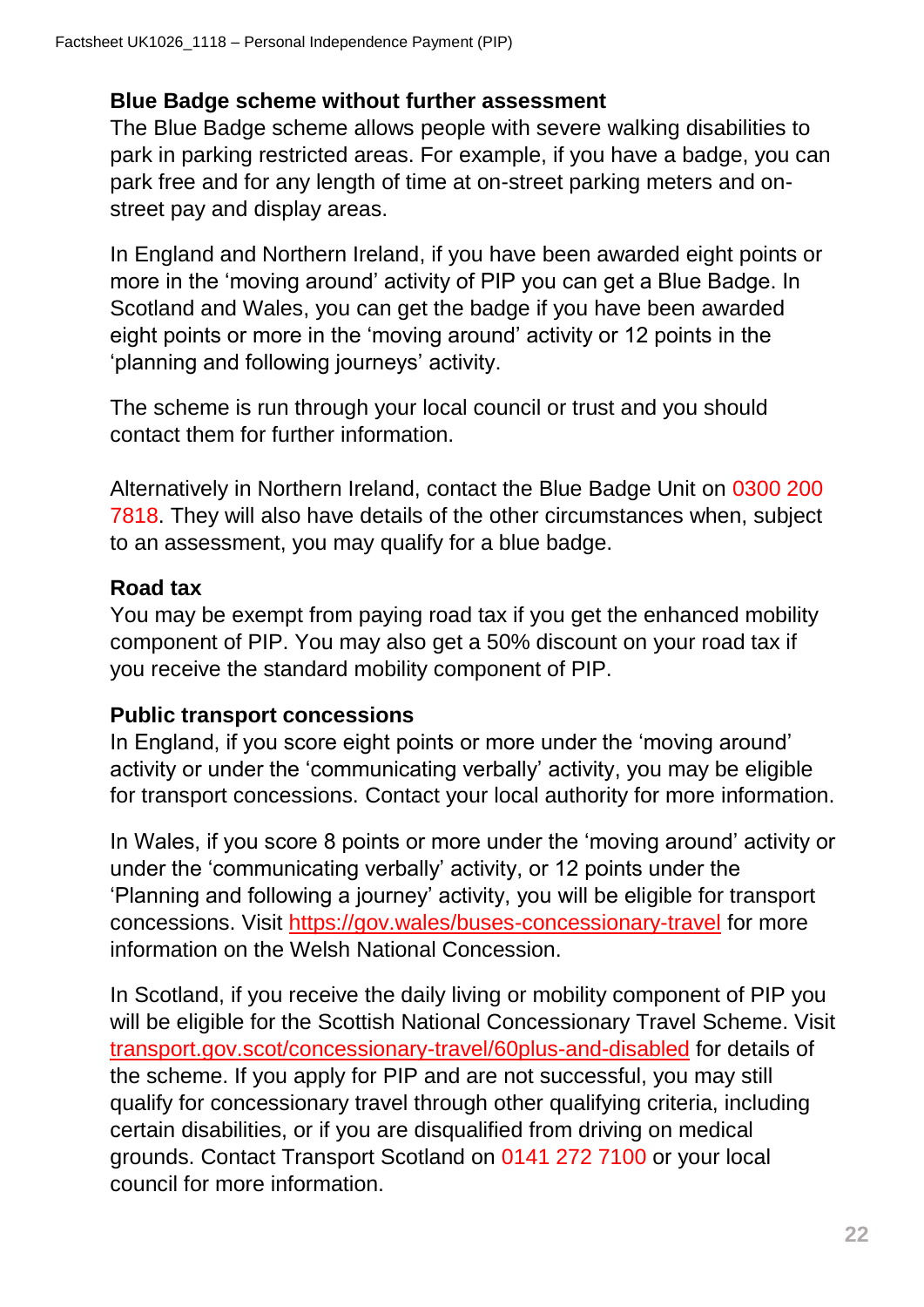In Northern Ireland, if you receive the mobility component of PIP you may be eligible for the Half Fare SmartPass. If you apply for PIP and are not successful, you may still qualify for concessionary travel through other qualifying criteria, including certain disabilities, or if you are disqualified from driving on medical grounds. Contact Translink on 0845 600 0049 for more information.

### **Companion entitlement (Scotland only)**

If you receive the standard or enhanced rate of the daily living component of PIP, you will be eligible for a Companion Card, allowing a companion to travel with you for free. You should contact your local authority or visit Transport Scotland for further information at

[transport.gov.scot/concessionary-travel/60plus-and-disabled](https://www.transport.gov.scot/concessionary-travel/60plus-and-disabled/)

# **Residence and presence**

To satisfy the residence and presence tests you must meet both the following conditions:

- You must have been present in Great Britain (which for this purpose also includes Northern Ireland) for 104 weeks out of the 156 weeks before claiming (two out of the last three years).
- You must be habitually resident.

'Present' means physically present in Great Britain, although some people may be treated as being in Great Britain while abroad. The past presence test does not apply to people recognised as refugees and their families. Special rules apply to countries in the European Economic Area (EEA) and several others who Britain has agreements with. If you think this applies to your child, you should seek advice. The AIRE Centre can provide advice on individual rights in Europe and can be contacted on 020 7831 4276 or by email at [info@airecentre.org.](mailto:info@airecentre.org)

The habitual residence test is a test to see if you normally live in the United Kingdom, the Channel Islands, the Republic of Ireland or the Isle of Man. The test will be applied if you have been living abroad. There is no precise legal definition of 'habitual residence'. Relevant factors are where you normally live, where you expect to live in future, your reasons for coming to this country, the length of time spent abroad before you came here, and any ties you still have with the country where you have come from.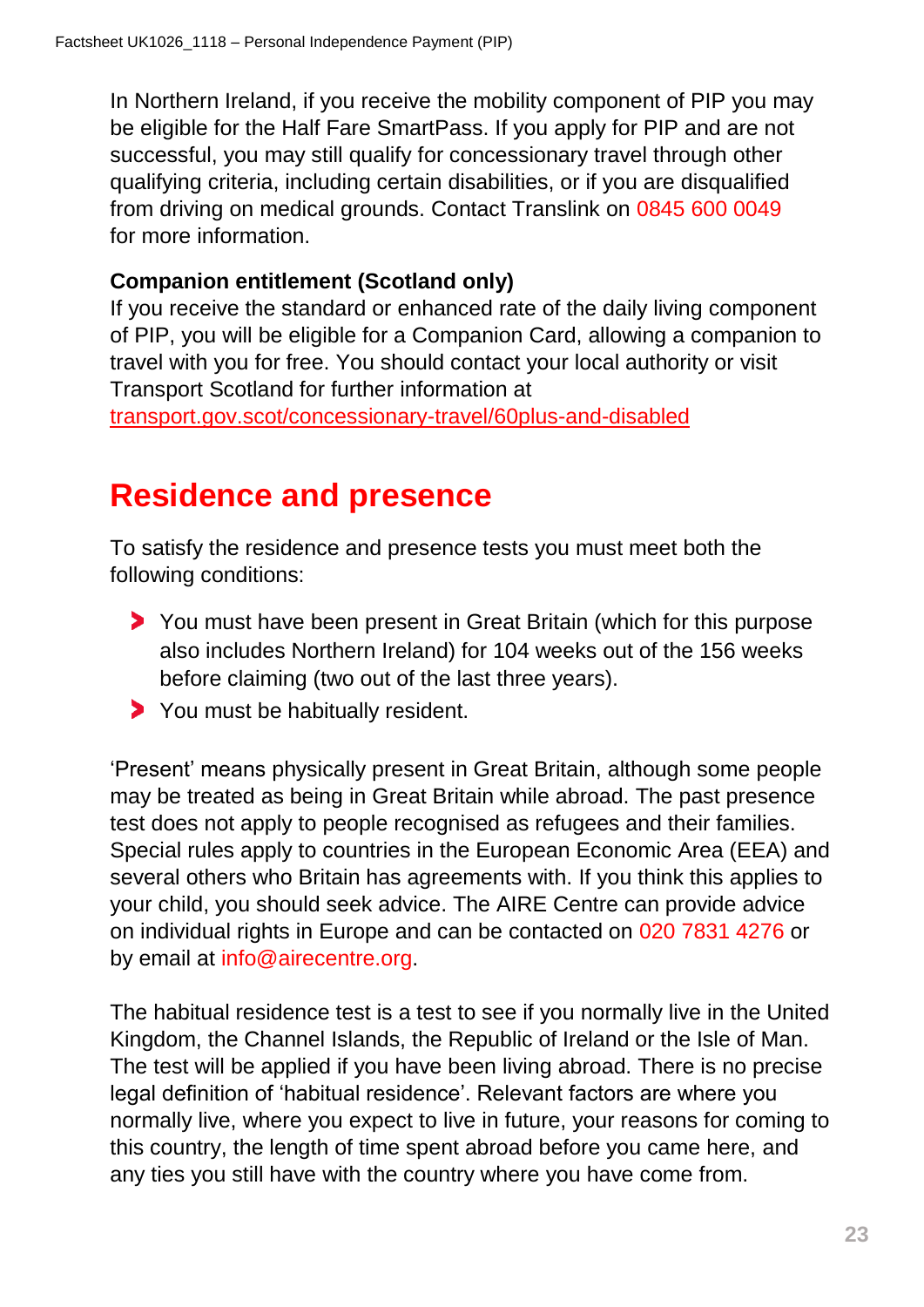# **Further help**

Our website contains a wealth of useful information on the financial and practical matters related to caring. Visit carersuk.org and click on "Help and Advice" in the main menu.

You can find details of your local carers' organisation on our website at [carersuk.org/local-support](https://www.carersuk.org/help-and-advice/get-support/local-support/dorset-carers-hub) .

For information and advice contact the Carers UK Helpline on 0808 808 7777 (Monday and Tuesday 10am - 4pm) or email advice@carersuk.org

If you live in Northern Ireland you can contact Carers Northern Ireland for advice on 028 9043 9843 (Monday - Thursday 10am - 4pm) or email advice@carersni.org.

## Other organisations

#### The Appeals Service Northern Ireland

The service that handles the appeals process for benefit decisions in Northern Ireland. w: www.nidirect.gov.uk/contacts/contacts-az/appealsservice-benefits-appeals

#### Citizens Advice

Provides free, independent, confidential and impartial advice. *England, Wales, Scotland & Northern Ireland.* w: www.citizensadvice.org.uk

#### HM Courts and Tribunals Service

To search for a court or tribunal in *England* or *Wales*, or a tribunal in *Scotland*. w: https://courttribunalfinder.service.gov.uk/search/

#### Independent Case Examiner

A free complaints review service for people who have made complaints about their claim for benefits. *England, Wales, Scotland & Northern Ireland* w: www.ind-case-exam.org.uk | t: 0800 414 8529 (textphone: 18001 0800 414 8529)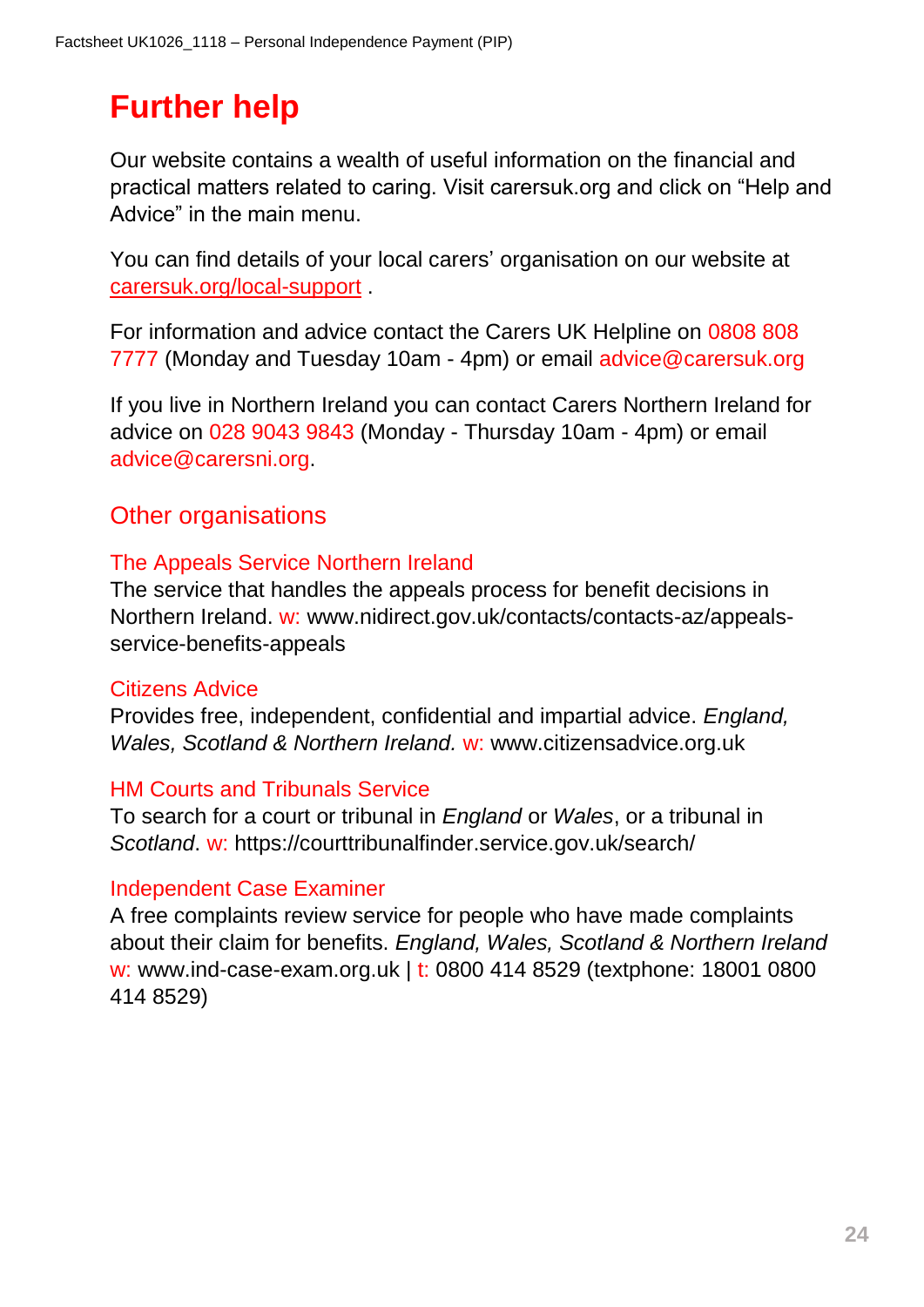#### **Motability**

Motability help people get mobile by exchanging their mobility allowance to lease a car, scooter or powered wheelchair.

England, Wales, Scotland & Northern Ireland w: motability.co.uk t: 0300 456 4566

#### NI Ombudsman

The government official responsible for dealing with complaints about state services.

Northern Ireland w: nipso.org.uk t: 0800 34 34 24 (textphone: 028 9089 7789)

#### Parliamentary and Health Service Ombudsman

The government official responsible for dealing with complaints about state services.

England, Wales & Scotland w: ombudsman.org.uk t: 0345 015 4033

### Benefit helplines

Northern Ireland has three helplines for different purposes:

*Benefit Enquiry Line* - for general questions t: 0800 220 674 (textphone: 028 9031 1092) *Welfare Changes Helpline* - for independent advice on benefits changes t: 0808 802 0020 *Make the Call* - to check you're not missing out on benefits t: 0800 232 1271

In Northern Ireland there is one contact for Attendance Allowance, Carer's Allowance and Disability Living Allowance, the Northern Ireland Disability and Carers Service: t: 0800 587 0912 (textphone: 0800 012 1574)

Attendance Allowance *England, Wales & Scotland* t: 0800 731 0122 (textphone: 0800 731 0317)

Carer's Allowance Unit *England, Wales & Scotland* t: 0800 731 0297 (textphone: 0800 731 0317)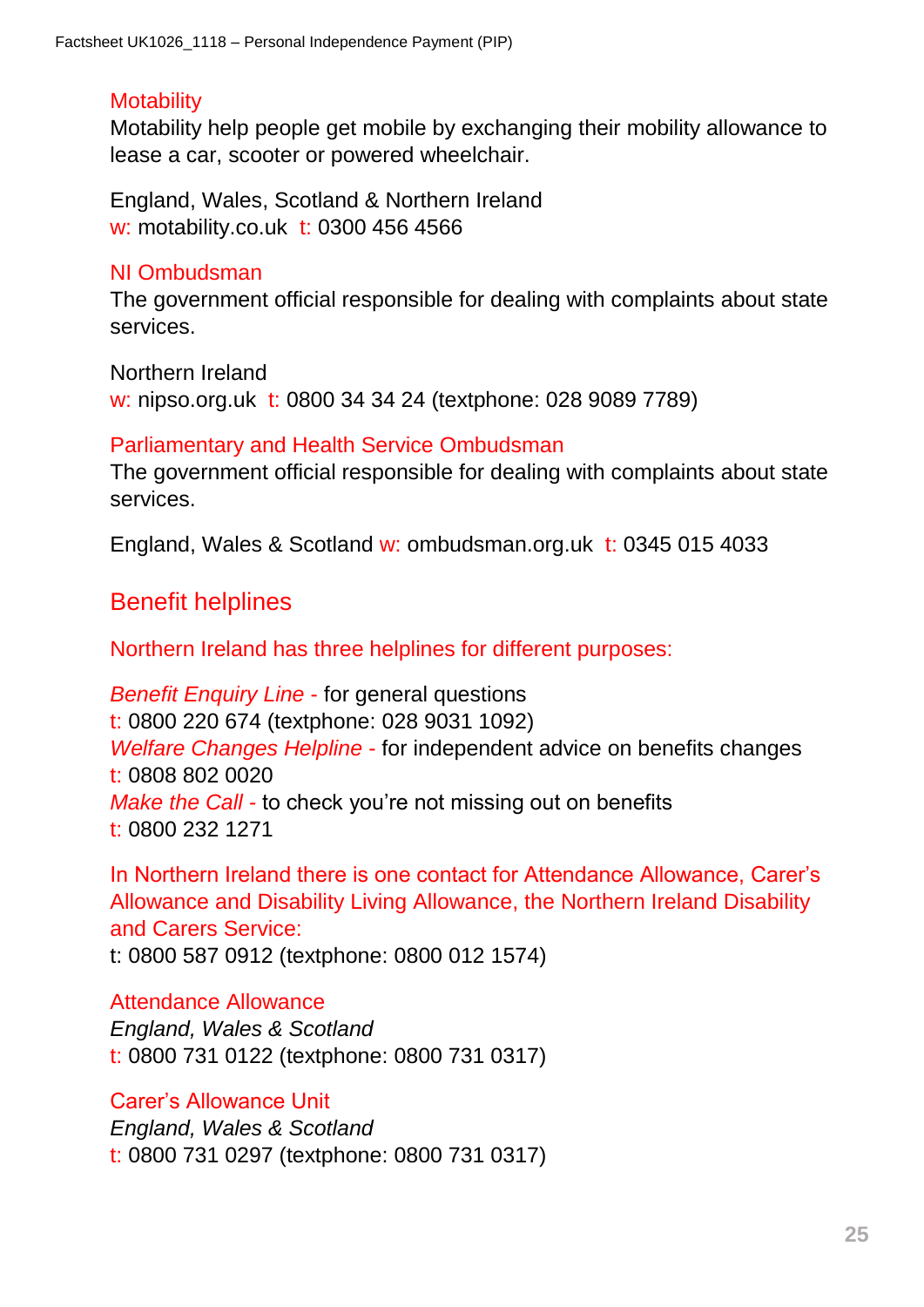#### Disability Living Allowance

*England, Wales & Scotland* - If you were born on or before 8 April 1948:

- t: 0800 731 0122 (textphone: 0800 731 0317)
- If you were born after 8 April 1948:
- t: 0800 121 4600 (textphone: 0800 121 4523)

For Jobseekers Allowance, Income Support and Employment and Support Allowance:

Jobcentre Plus *(England, Wales & Scotland)* New claims t: 0800 055 6688 (textphone: 0800 023 4888) Existing claims t: 0800 169 0310 (textphone: 0800 169 0314)

#### Social Security or Jobs & Benefits Office *(Northern Ireland)*

Details of local offices: w: [www.nidirect.gov.uk/contacts/jobs-benefits](https://www.nidirect.gov.uk/contacts/jobs-benefits-offices)[offices](https://www.nidirect.gov.uk/contacts/jobs-benefits-offices)

(Address is in the phone book under Government – Social Security Agency) New ESA claims t: 0800 085 6318 (textphone: 0800 328 3419) Existing claims t: 0800 587 1377 (textphone: 0800 328 3419)

#### Pension Credit and Pension Service

*England, Wales & Scotland*

New claims t: 0800 731 7898 (textphone: 0800 731 7339) Existing claims: t: 0800 731 0469 (textphone: 0800 731 0464)

#### *Northern Ireland*

New claims (Pension Credit) t: 0808 100 6165 (textphone: 0800 587 0892) Existing claims (Pension Credit) t: 0800 587 0892 New claims (State Pension) t: 0808 100 2658 Existing claims (State Pension) t: 0800 587 0892 (textphone: 0808 100 2198)

#### Personal Independence Payment

*England, Wales & Scotland* New claims t: 0800 917 2222 (textphone: 0800 917 7777) Enquiry line t: 0800 121 4433 (textphone: 0800 121 4493) *Northern Ireland* New claims t: 0800 012 1573 (textphone: 0800 012 1574) Enquiry line t: 0800 587 0932 (textphone: 0800 587 0937)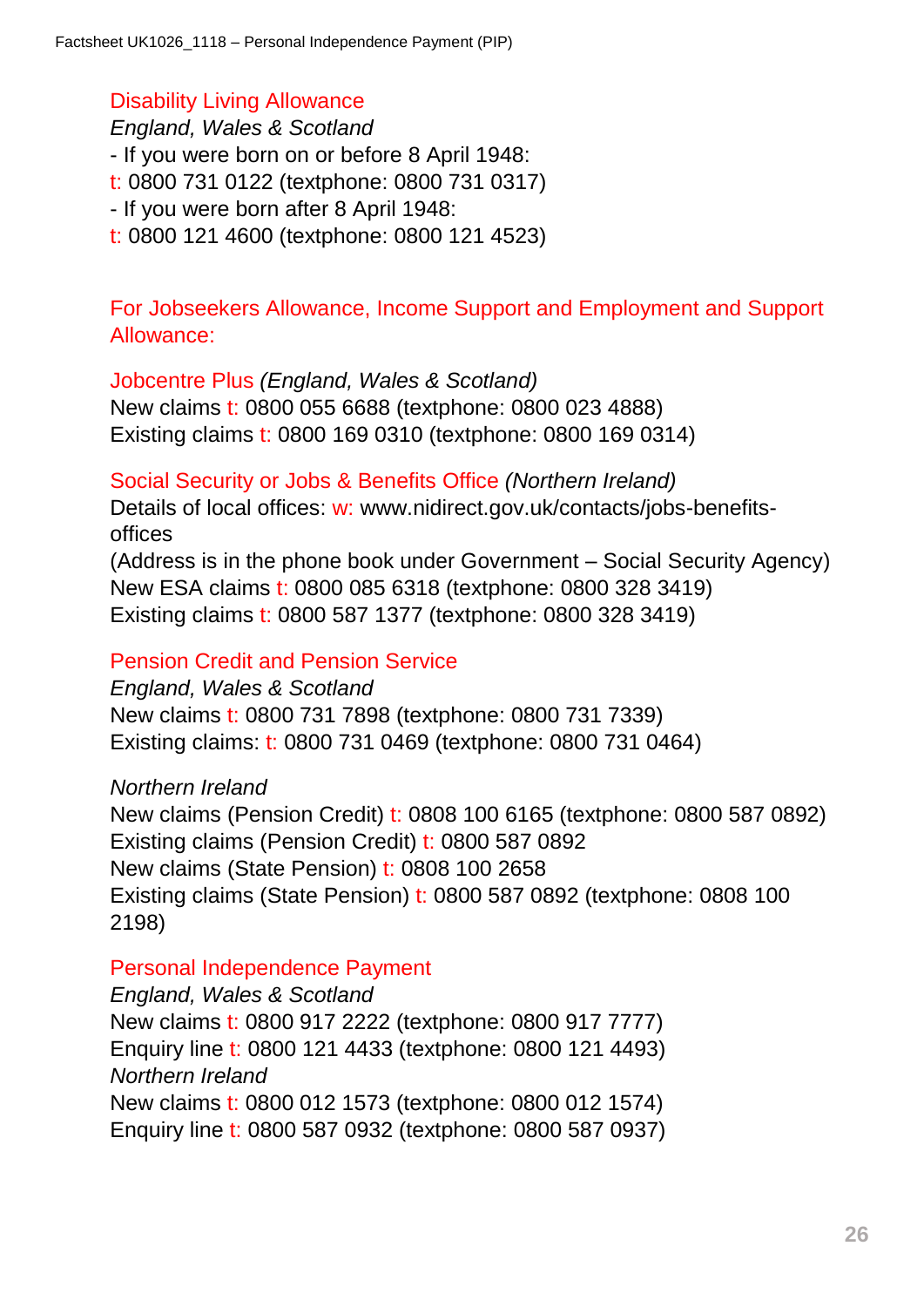Tax Credits *England, Wales, Scotland & Northern Ireland* t: 0345 300 3900 (textphone: 0345 300 3909)

#### Universal Credit Helpline

*England, Wales & Scotland* t: 0800 328 9344 (textphone: 0800 328 1344) *Northern Ireland* t: 0800 012 1331 (textphone: 0800 012 1441)